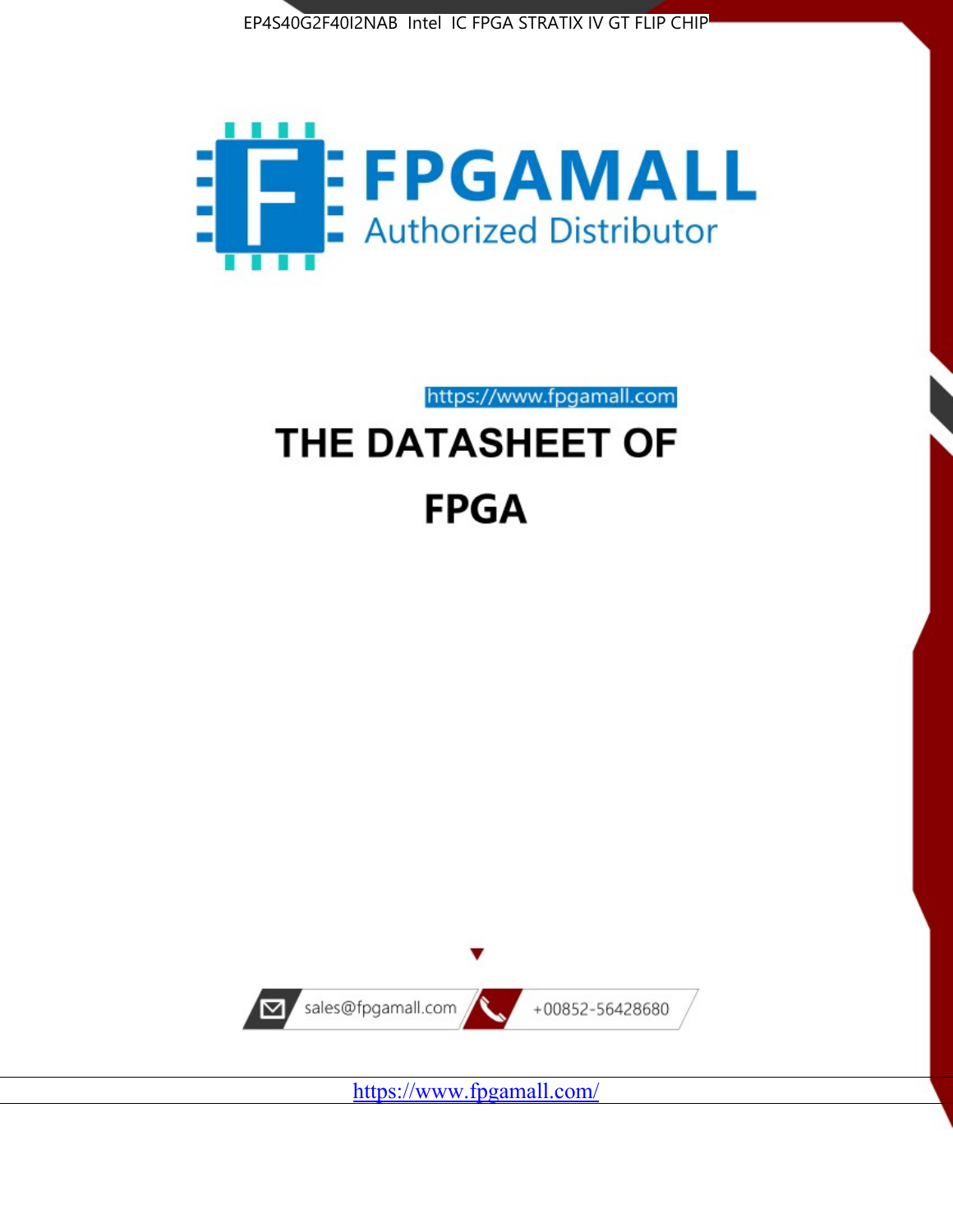EP4S40G2F40I2NAB Intel IC FPGA STRATIX IV GT FLIP CHIP



## **1. Overview for the Stratix IV Device Family**

**SIV51001-3.2**

Altera® Stratix® IV FPGAs deliver a breakthrough level of system bandwidth and power efficiency for high-end applications, allowing you to innovate without compromise. Stratix IV FPGAs are based on the Taiwan Semiconductor Manufacturing Company (TSMC) 40-nm process technology and surpass all other high-end FPGAs, with the highest logic density, most transceivers, and lowest power requirements.

The Stratix IV device family contains three optimized variants to meet different application requirements:

- Stratix IV E (Enhanced) FPGAs—up to 813,050 logic elements (LEs), 33,294 Kbits RAM, and  $1,288$   $18 \times 18$  bit multipliers
- Stratix IV GX transceiver FPGAs—up to 531,200 LEs, 27,376 Kbits RAM, 1,288 18 × 18-bit multipliers, and 48 full-duplex clock data recovery (CDR)-based transceivers at up to 8.5 Gbps
- Stratix IV GT—up to 531,200 LEs, 27,376 Kbits RAM, 1,288 18  $\times$  18-bit multipliers, and 48 full-duplex CDR-based transceivers at up to 11.3 Gbps

The complete Altera high-end solution includes the lowest risk, lowest total cost path to volume using HardCopy® IV ASICs for all the family variants, a comprehensive portfolio of application solutions customized for end-markets, and the industry leading Quartus® II software to increase productivity and performance.

f For information about upcoming Stratix IV device features, refer to the *[Upcoming](http://www.altera.com/literature/hb/stratix-iv/uf01001.pdf?GSA_pos=2&WT.oss_r=1&WT.oss=upcoming)  [Stratix IV Device Features](http://www.altera.com/literature/hb/stratix-iv/uf01001.pdf?GSA_pos=2&WT.oss_r=1&WT.oss=upcoming)* document.

f For information about changes to the currently published *Stratix IV Device Handbook*, refer to the *[Addendum to the Stratix IV Device Handbook](http://www.altera.com/literature/hb/stratix-iv/stx4_siv54002.pdf)* chapter.

This chapter contains the following sections:

- "Feature Summary" on page 1–2
- "Architecture Features" on page 1–6
- "Integrated Software Platform" on page 1–19
- "Ordering Information" on page 1–19

© 2011 Altera Corporation. All rights reserved. ALTERA, ARRIA, CYCLONE, HARDCOPY, MAX, MEGACORE, NIOS, QUARTUS and STRATIX are Reg. U.S. Pat. & Tm. Off.<br>and/or trademarks of Altera Corporation in the U.S. and other countri

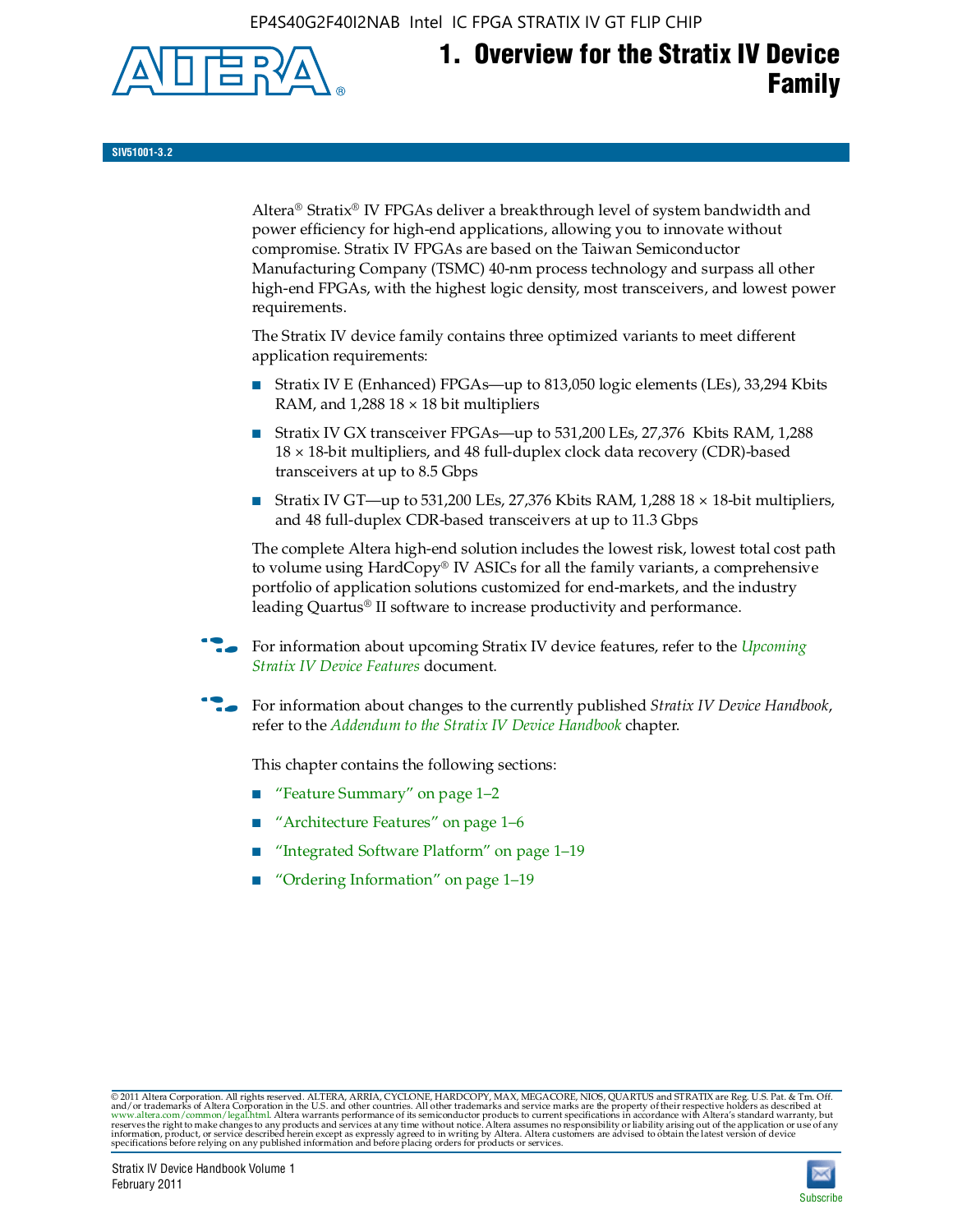### **Feature Summary**

The following list summarizes the Stratix IV device family features:

- Up to 48 full-duplex CDR-based transceivers in Stratix IV GX and GT devices supporting data rates up to 8.5 Gbps and 11.3 Gbps, respectively
- Dedicated circuitry to support physical layer functionality for popular serial protocols, such as PCI Express (PCIe) (PIPE) Gen1 and Gen2, Gbps Ethernet (GbE), Serial RapidIO, SONET/SDH, XAUI/HiGig, (OIF) CEI-6G, SD/HD/3G-SDI, Fibre Channel, SFI-5, and Interlaken
- Complete PCIe protocol solution with embedded PCIe hard IP blocks that implement PHY-MAC layer, Data Link layer, and Transaction layer functionality

**for more information, refer to the [PCI Express Compiler User Guide](http://www.altera.com/literature/ug/ug_pci_express.pdf).** 

- Programmable transmitter pre-emphasis and receiver equalization circuitry to compensate for frequency-dependent losses in the physical medium
- Typical physical medium attachment (PMA) power consumption of 100 mW at 3.125 Gbps and 135 mW at 6.375 Gbps per channel
- 72,600 to 813,050 equivalent LEs per device
- 7,370 to 33,294 Kbits of enhanced TriMatrix memory consisting of three RAM block sizes to implement true dual-port memory and FIFO buffers
- High-speed digital signal processing (DSP) blocks configurable as 9 × 9-bit,  $12 \times 12$ -bit,  $18 \times 18$ -bit, and  $36 \times 36$ -bit full-precision multipliers at up to 600 MHz
- Up to 16 global clocks (GCLK), 88 regional clocks (RCLK), and 132 periphery clocks (PCLK) per device
- Programmable power technology that minimizes power while maximizing device performance
- Up to 1,120 user I/O pins arranged in 24 modular I/O banks that support a wide range of single-ended and differential I/O standards
- Support for high-speed external memory interfaces including DDR, DDR2, DDR3 SDRAM, RLDRAM II, QDR II, and QDR II+ SRAM on up to 24 modular I/O banks
- High-speed LVDS I/O support with serializer/deserializer (SERDES), dynamic phase alignment (DPA), and soft-CDR circuitry at data rates up to 1.6 Gbps
- Support for source-synchronous bus standards, including SGMII, GbE, SPI-4 Phase 2 (POS-PHY Level 4), SFI-4.1, XSBI, UTOPIA IV, NPSI, and CSIX-L1
- Pinouts for Stratix IV E devices designed to allow migration of designs from Stratix III to Stratix IV E with minimal PCB impact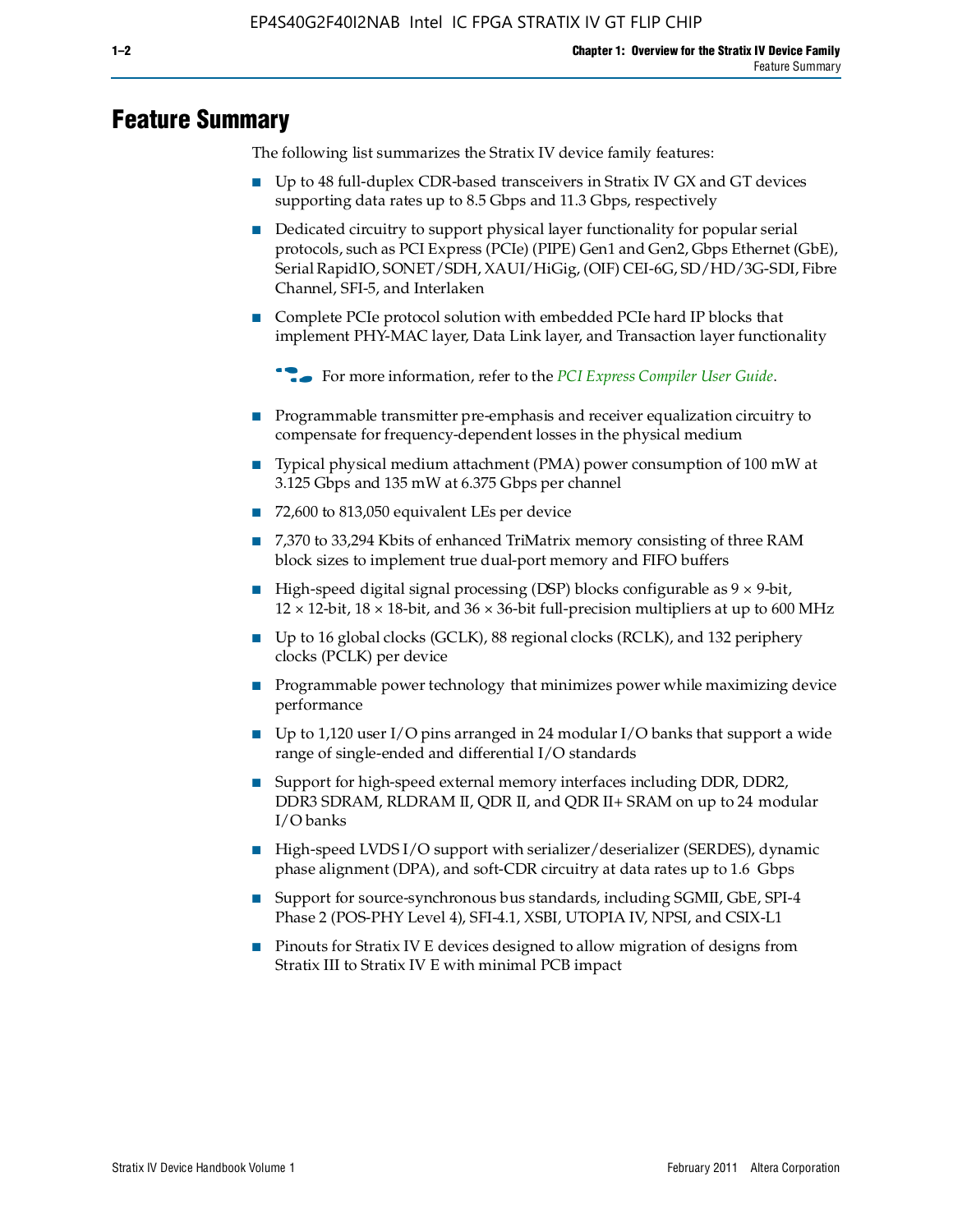### **Stratix IV GX Devices**

Stratix IV GX devices provide up to 48 full-duplex CDR-based transceiver channels per device:

- Thirty-two out of the 48 transceiver channels have dedicated physical coding sublayer (PCS) and physical medium attachment (PMA) circuitry and support data rates between 600 Mbps and 8.5 Gbps
- The remaining 16 transceiver channels have dedicated PMA-only circuitry and support data rates between 600 Mbps and 6.5 Gbps
- **1 The actual number of transceiver channels per device varies with device selection. For** more information about the exact transceiver count in each device, refer to Table 1–1 on page 1–11.
- 1 For more information about transceiver architecture, refer to the *[Transceiver](http://www/literature/hb/stratix-iv/stx4_siv52001.pdf)  [Architecture for Stratix IV Devices](http://www/literature/hb/stratix-iv/stx4_siv52001.pdf)* chapter.

Figure 1–1 shows a high-level Stratix IV GX chip view.

#### **Figure 1–1. Stratix IV GX Chip View** *(Note 1)*



(1) Resource counts vary with device selection, package selection, or both.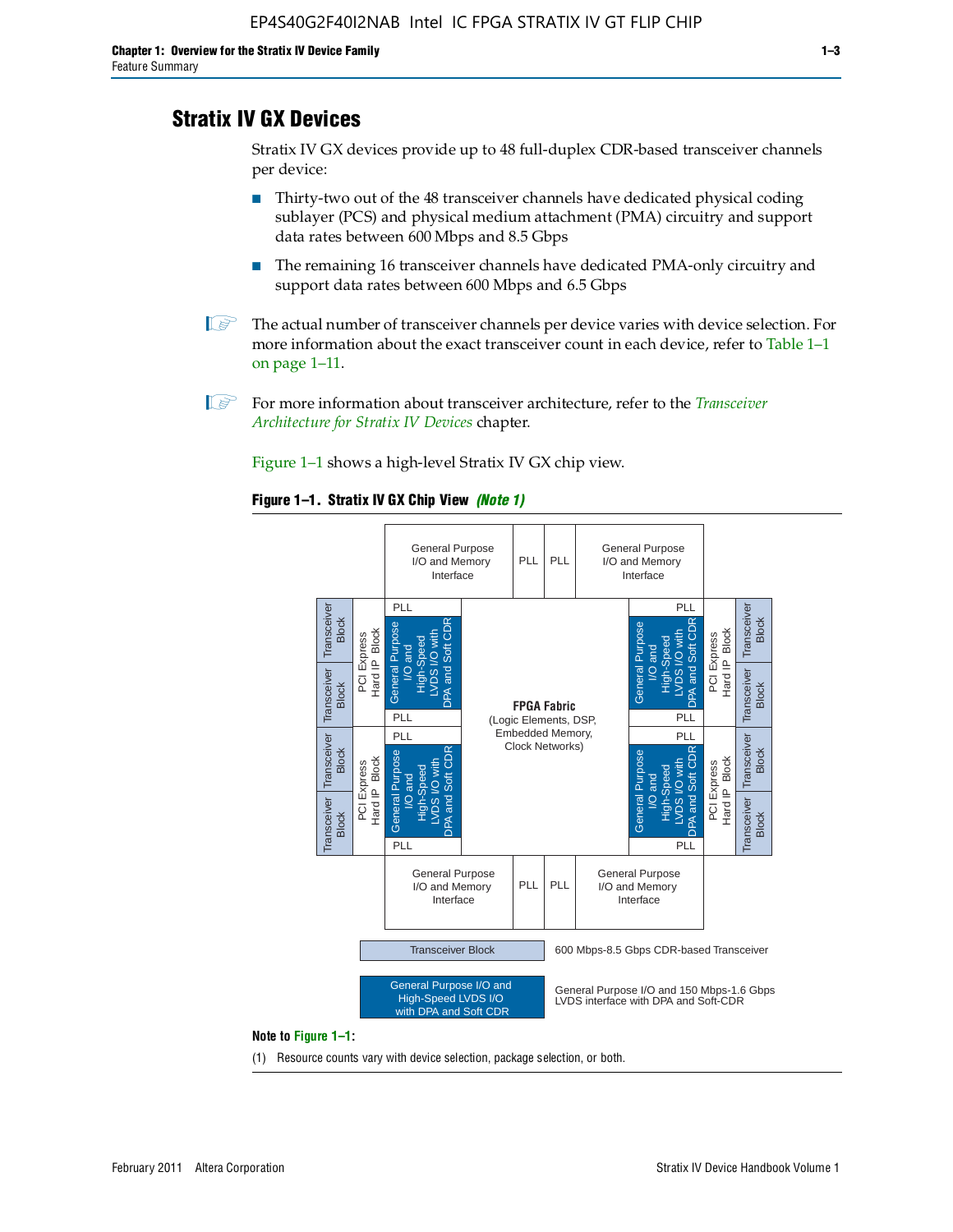### **Stratix IV E Device**

Stratix IV E devices provide an excellent solution for applications that do not require high-speed CDR-based transceivers, but are logic, user I/O, or memory intensive.

Figure 1–2 shows a high-level Stratix IV E chip view.

#### **Figure 1–2. Stratix IV E Chip View** *(Note 1)*



#### **Note to Figure 1–2:**

(1) Resource counts vary with device selection, package selection, or both.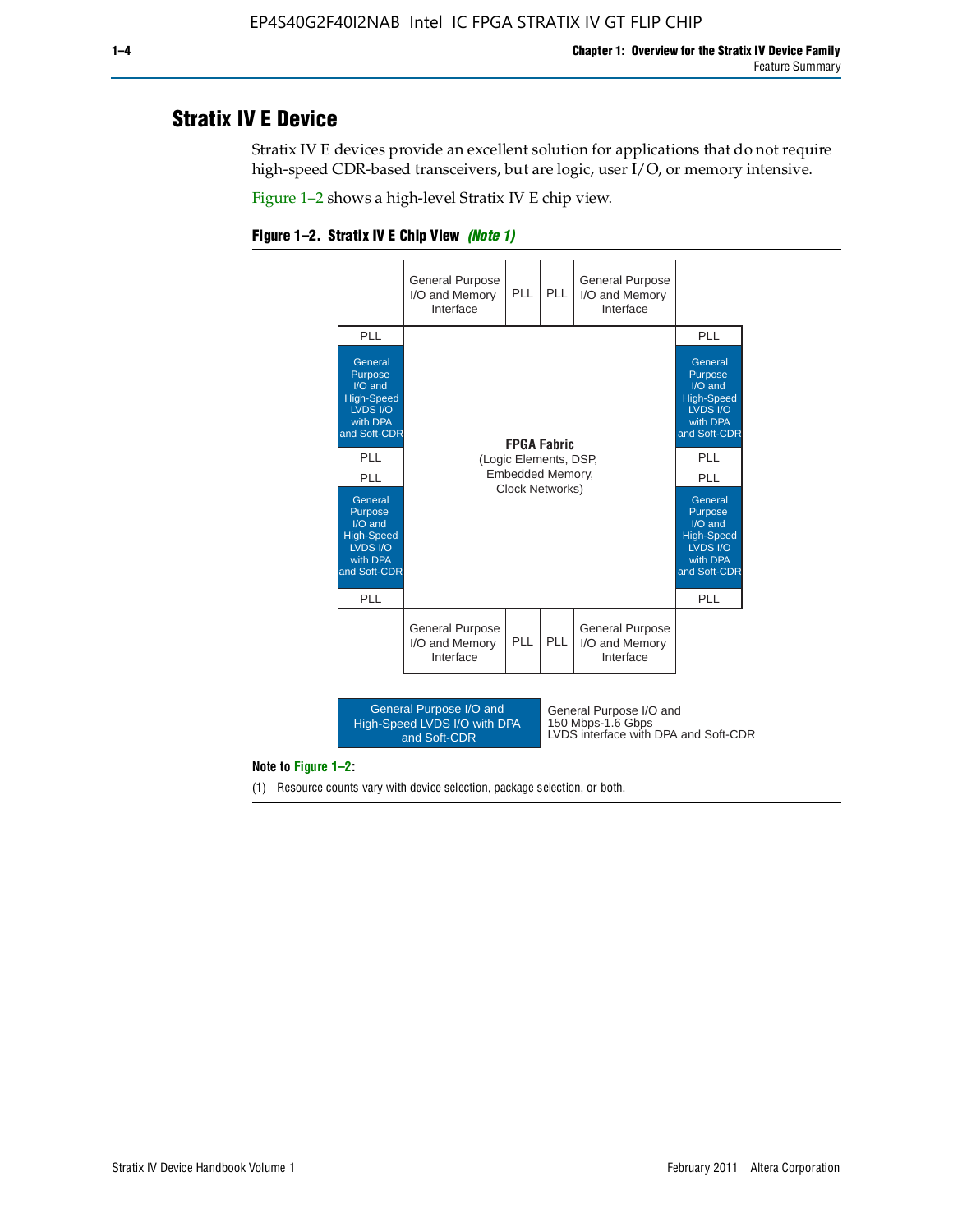### **Stratix IV GT Devices**

Stratix IV GT devices provide up to 48 CDR-based transceiver channels per device:

- Thirty-two out of the 48 transceiver channels have dedicated PCS and PMA circuitry and support data rates between 600 Mbps and 11.3 Gbps
- The remaining 16 transceiver channels have dedicated PMA-only circuitry and support data rates between 600 Mbps and 6.5 Gbps
- **1 The actual number of transceiver channels per device varies with device selection. For** more information about the exact transceiver count in each device, refer to Table 1–7 on page 1–16.
- $\mathbb{I}$  For more information about Stratix IV GT devices and transceiver architecture, refer to the *[Transceiver Architecture in Stratix IV Devices](http://www/literature/hb/stratix-iv/stx4_siv52001.pdf)* chapter.

Figure 1–3 shows a high-level Stratix IV GT chip view.

#### **Figure 1–3. Stratix IV GT Chip View** *(Note 1)*



(1) Resource counts vary with device selection, package selection, or both.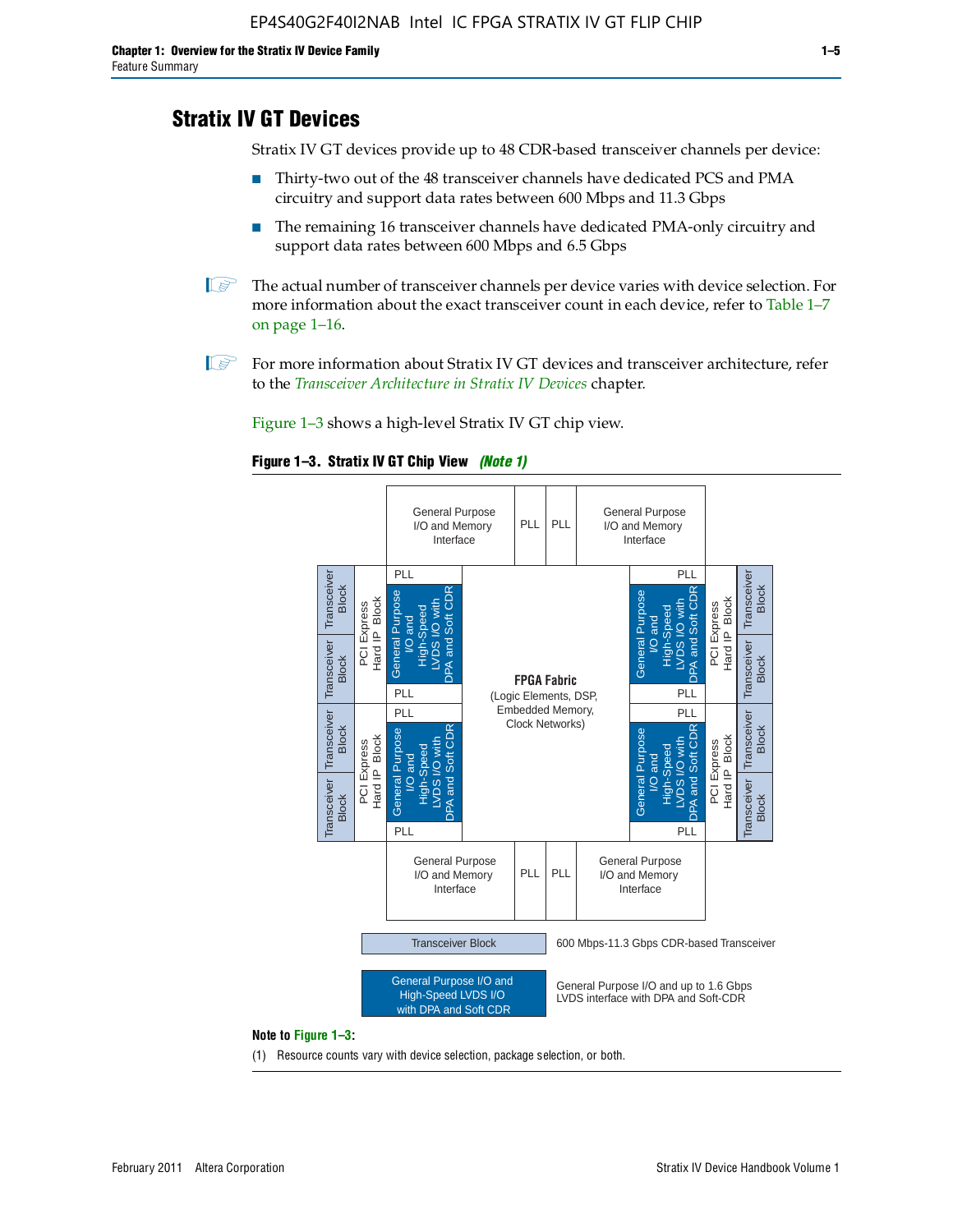### **Architecture Features**

The Stratix IV device family features are divided into high-speed transceiver features and FPGA fabric and I/O features.

### **High-Speed Transceiver Features**

The following sections describe high-speed transceiver features for Stratix IV GX and GT devices.

#### **Highest Aggregate Data Bandwidth**

Up to 48 full-duplex transceiver channels supporting data rates up to 8.5 Gbps in Stratix IV GX devices and up to 11.3 Gbps in Stratix IV GT devices.

#### **Wide Range of Protocol Support**

Physical layer support for the following serial protocols:

- Stratix IV GX—PCIe Gen1 and Gen2, GbE, Serial RapidIO, SONET/SDH, XAUI/HiGig, (OIF) CEI-6G, SD/HD/3G-SDI, Fibre Channel, SFI-5, GPON, SAS/SATA, HyperTransport 1.0 and 3.0, and Interlaken
- Stratix IV GT—40G/100G Ethernet, SFI-S, Interlaken, SFI-5.1, Serial RapidIO, SONET/SDH, XAUI/HiGig, (OIF) CEI-6G, 3G-SDI, and Fibre Channel
- Extremely flexible and easy-to-configure transceiver data path to implement proprietary protocols
- PCIe Support
	- Complete PCIe Gen1 and Gen2 protocol stack solution compliant to PCI Express base specification 2.0 that includes PHY-MAC, Data Link, and transaction layer circuitry embedded in PCI Express hard IP blocks
	- **f For more information, refer to the [PCI Express Compiler User Guide](http://www.altera.com/literature/ug/ug_pci_express.pdf).**
	- Root complex and end-point applications
	- $\blacktriangleright$  ×1, ×4, and ×8 lane configurations
	- PIPE 2.0-compliant interface
	- Embedded circuitry to switch between Gen1 and Gen2 data rates
	- Built-in circuitry for electrical idle generation and detection, receiver detect, power state transitions, lane reversal, and polarity inversion
	- 8B/10B encoder and decoder, receiver synchronization state machine, and ± 300 parts per million (ppm) clock compensation circuitry
	- Transaction layer support for up to two virtual channels (VCs)

 $\mathbb{I}$  The high-speed transceiver features apply only to Stratix IV GX and Stratix IV GT devices.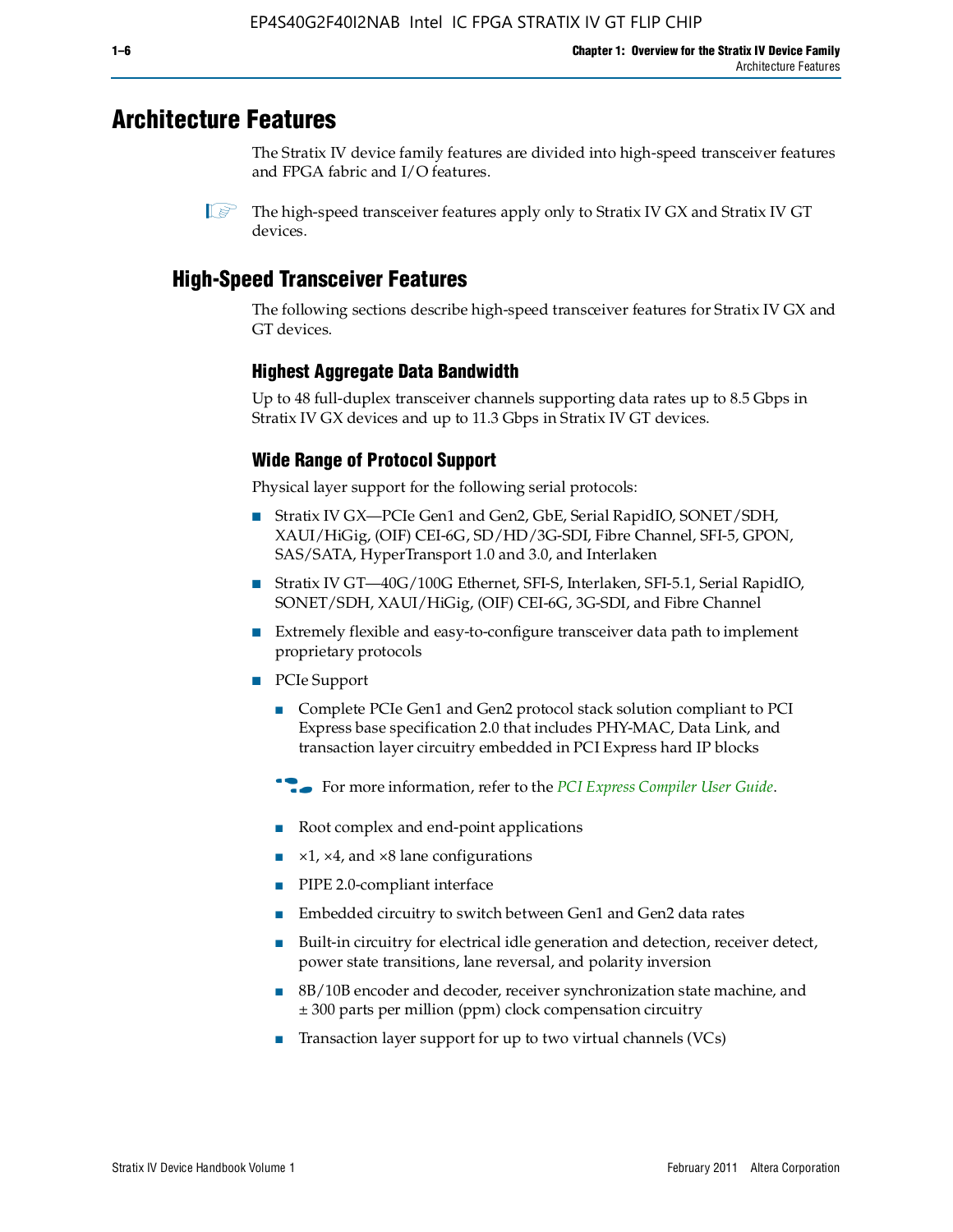- Compliant to IEEE802.3ae specification
- **■** Embedded state machine circuitry to convert XGMII idle code groups  $(|1| \cdot |)$ to and from idle ordered sets  $(||A||, |K||, |R||)$  at the transmitter and receiver, respectively
- 8B/10B encoder and decoder, receiver synchronization state machine, lane deskew, and  $\pm 100$  ppm clock compensation circuitry
- GbE Support
	- Compliant to IEEE802.3-2005 specification
	- Automatic idle ordered set  $(11/7/12/7)$  generation at the transmitter, depending on the current running disparity
	- 8B/10B encoder and decoder, receiver synchronization state machine, and ± 100 ppm clock compensation circuitry
- Support for other protocol features such as MSB-to-LSB transmission in SONET/SDH configuration and spread-spectrum clocking in PCIe configurations

#### **Diagnostic Features**

- Serial loopback from the transmitter serializer to the receiver CDR for transceiver PCS and PMA diagnostics
- Reverse serial loopback pre- and post-CDR to transmitter buffer for physical link diagnostics
- Loopback master and slave capability in PCI Express hard IP blocks
- **For more information, refer to the** *[PCI Express Compiler User Guide](http://www.altera.com/literature/ug/ug_pci_express.pdf)***.**

#### **Signal Integrity**

Stratix IV devices simplify the challenge of signal integrity through a number of chip, package, and board-level enhancements to enable efficient high-speed data transfer into and out of the device. These enhancements include:

- Programmable 3-tap transmitter pre-emphasis with up to 8,192 pre-emphasis levels to compensate for pre-cursor and post-cursor inter-symbol interference (ISI)
- Up to 900% boost capability on the first pre-emphasis post-tap
- User-controlled and adaptive 4-stage receiver equalization with up to 16 dB of high-frequency gain
- On-die power supply regulators for transmitter and receiver phase-locked loop (PLL) charge pump and voltage controlled oscillator (VCO) for superior noise immunity
- On-package and on-chip power supply decoupling to satisfy transient current requirements at higher frequencies, thereby reducing the need for on-board decoupling capacitors
- Calibration circuitry for transmitter and receiver on-chip termination (OCT) resistors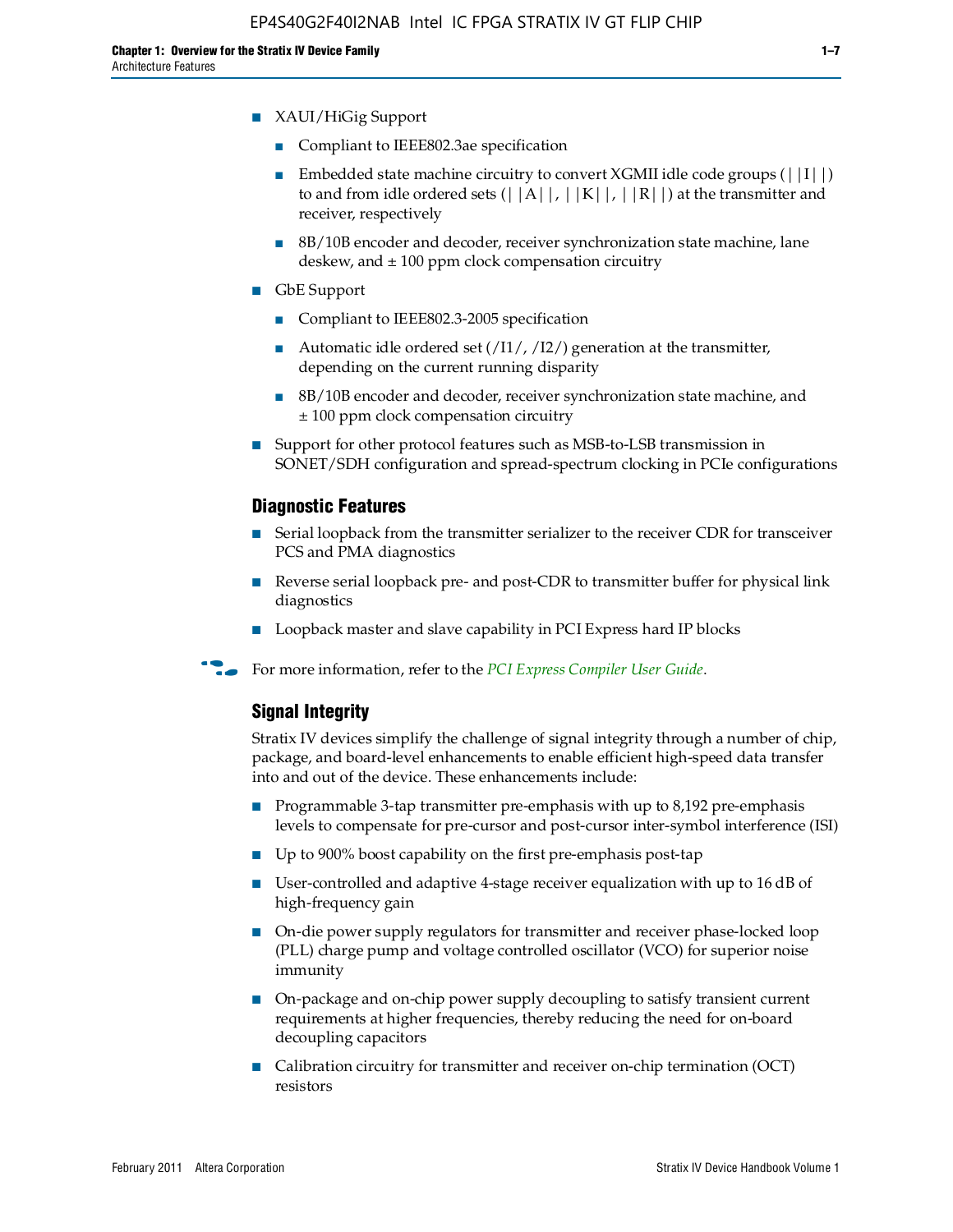### **FPGA Fabric and I/O Features**

The following sections describe the Stratix IV FPGA fabric and I/O features.

#### **Device Core Features**

- Up to 531,200 LEs in Stratix IV GX and GT devices and up to 813,050 LEs in Stratix IV E devices, efficiently packed in unique and innovative adaptive logic modules (ALMs)
- Ten ALMs per logic array block (LAB) deliver faster performance, improved logic utilization, and optimized routing
- Programmable power technology, including a variety of process, circuit, and architecture optimizations and innovations
- Programmable power technology available to select power-driven compilation options for reduced static power consumption

#### **Embedded Memory**

- TriMatrix embedded memory architecture provides three different memory block sizes to efficiently address the needs of diversified FPGA designs:
	- 640-bit MLAB
	- 9-Kbit M9K
	- 144-Kbit M144K
- Up to 33,294 Kbit of embedded memory operating at up to 600 MHz
- Each memory block is independently configurable to be a single- or dual-port RAM, FIFO, ROM, or shift register

#### **Digital Signal Processing (DSP) Blocks**

- Flexible DSP blocks configurable as  $9 \times 9$ -bit,  $12 \times 12$ -bit,  $18 \times 18$ -bit, and 36 × 36-bit full-precision multipliers at up to 600 MHz with rounding and saturation capabilities
- Faster operation due to fully pipelined architecture and built-in addition, subtraction, and accumulation units to combine multiplication results
- Optimally designed to support advanced features such as adaptive filtering, barrel shifters, and finite and infinite impulse response (FIR and IIR) filters

#### **Clock Networks**

- Up to 16 global clocks and 88 regional clocks optimally routed to meet the maximum performance of 800 MHz
- Up to 112 and 132 periphery clocks in Stratix IV GX and Stratix IV E devices, respectively
- Up to 66 (16 GCLK + 22 RCLK + 28 PCLK) clock networks per device quadrant in Stratix IV GX and Stratix IV GT devices
- **•** Up to 71 (16 GCLK + 22 RCLK + 33 PCLK) clock networks per device quadrant in Stratix IV E devices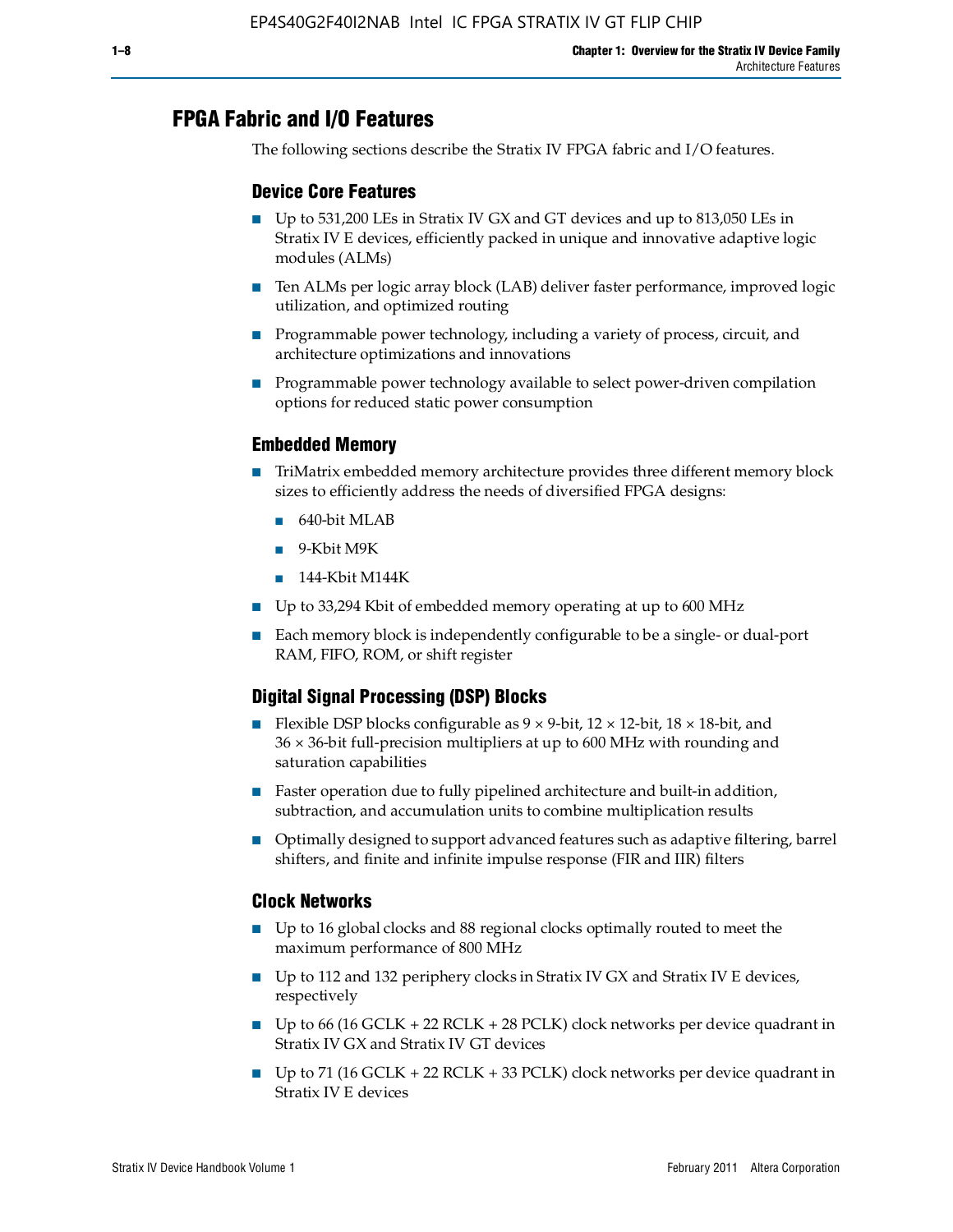#### **PLLs**

- Three to 12 PLLs per device supporting spread-spectrum input tracking, programmable bandwidth, clock switchover, dynamic reconfiguration, and delay compensation
- On-chip PLL power supply regulators to minimize noise coupling

#### **I/O Features**

- Sixteen to 24 modular I/O banks per device with 24 to 48 I/Os per bank designed and packaged for optimal simultaneous switching noise (SSN) performance and migration capability
- Support for a wide range of industry I/O standards, including single-ended (LVTTL/CMOS/PCI/PCIX), differential (LVDS/mini-LVDS/RSDS), voltage-referenced single-ended and differential (SSTL/HSTL Class I/II) I/O standards
- **O**n-chip series  $(R_S)$  and on-chip parallel  $(R_T)$  termination with auto-calibration for single-ended I/Os and on-chip differential  $(R_D)$  termination for differential I/Os
- Programmable output drive strength, slew rate control, bus hold, and weak pull-up capability for single-ended I/Os
- User I/O:GND:V<sub>CC</sub> ratio of 8:1:1 to reduce loop inductance in the package—PCB interface
- **•** Programmable transmitter differential output voltage ( $V_{OD}$ ) and pre-emphasis for high-speed LVDS I/O

#### **High-Speed Differential I/O with DPA and Soft-CDR**

- Dedicated circuitry on the left and right sides of the device to support differential links at data rates from 150 Mbps to 1.6 Gbps
- Up to 98 differential SERDES in Stratix IV GX devices, up to 132 differential SERDES in Stratix IV E devices, and up to 47 differential SERDES in Stratix IV GT devices
- DPA circuitry at the receiver automatically compensates for channel-to-channel and channel-to-clock skew in source synchronous interfaces
- Soft-CDR circuitry at the receiver allows implementation of asynchronous serial interfaces with embedded clocks at up to 1.6 Gbps data rate (SGMII and GbE)

#### **External Memory Interfaces**

- Support for existing and emerging memory interface standards such as DDR SDRAM, DDR2 SDRAM, DDR3 SDRAM, QDRII SRAM, QDRII+ SRAM, and RLDRAM II
- DDR3 up to 1,067 Mbps/533 MHz
- Programmable DQ group widths of 4 to 36 bits (includes parity bits)
- Dynamic OCT, trace mismatch compensation, read-write leveling, and half-rate register capabilities provide a robust external memory interface solution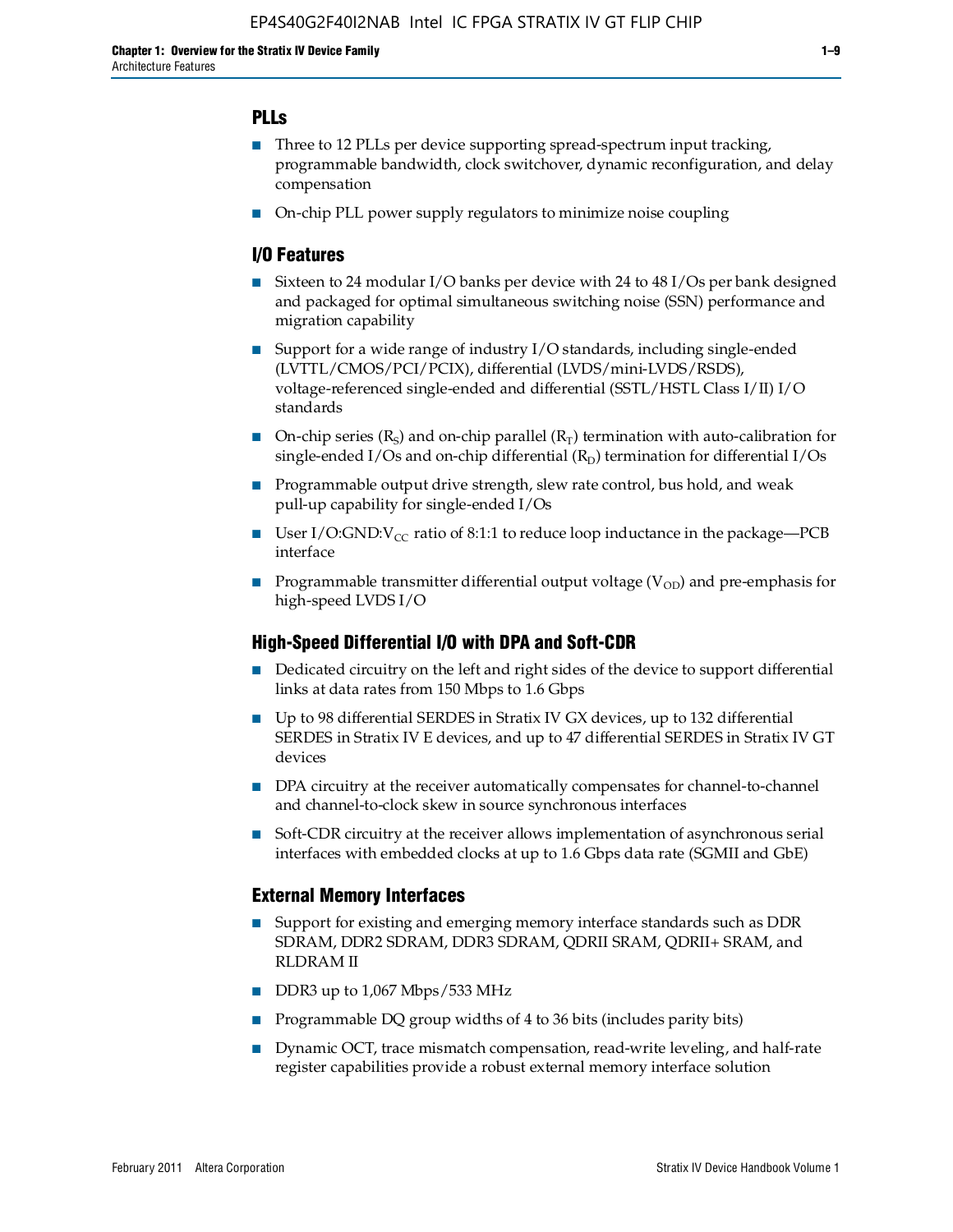### **System Integration**

- All Stratix IV devices support hot socketing
- Four configuration modes:
	- Passive Serial (PS)
	- Fast Passive Parallel (FPP)
	- Fast Active Serial (FAS)
	- JTAG configuration
- Ability to perform remote system upgrades
- 256-bit advanced encryption standard (AES) encryption of configuration bits protects your design against copying, reverse engineering, and tampering
- Built-in soft error detection for configuration RAM cells

For more information about how to connect the PLL, external memory interfaces,  $I/O$ , high-speed differential I/O, power, and the JTAG pins to PCB, refer to the *[Stratix IV GX and Stratix IV E Device Family Pin Connection Guidelines](http://www.altera.com/literature/dp/stratix4/PCG-01005.pdf)* and the *[Stratix IV GT Device Family Pin Connection Guidelines](http://www.altera.com/literature/dp/stratix4/PCG-01006.pdf)*.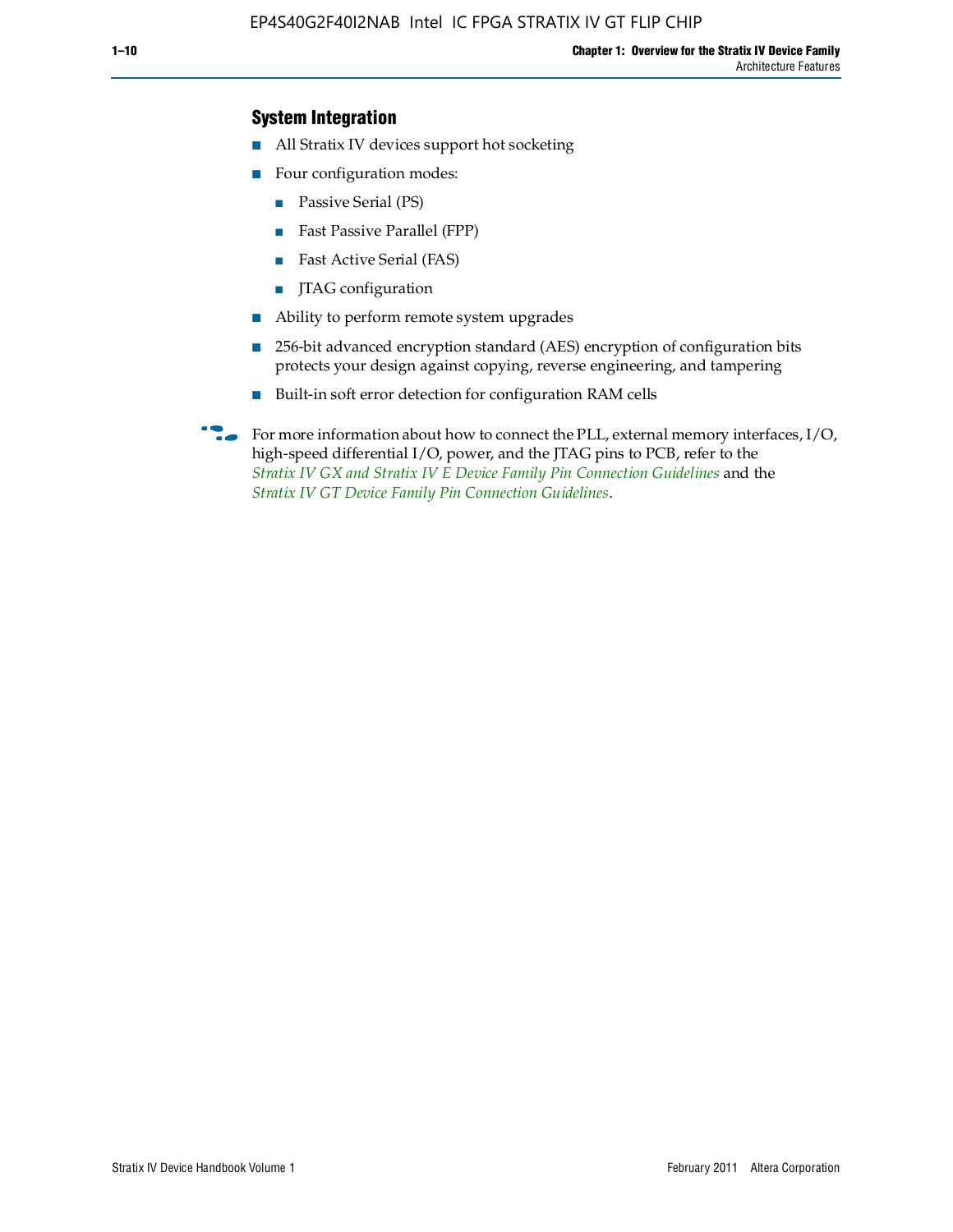| <b>Feature</b>                                                       | EP4SGX70                       |                   |                                  | <b>EP4SGX110</b>                |    |                          | <b>EP4SGX180</b> |                               |                          |             | <b>EP4SGX230</b> |                                   |                   |                                 |                | <b>EP4SGX290</b>  |                          |       |                |                                  |                          |                | <b>EP4SGX360</b> |       |       |                |         | <b>EP4SGX530</b> |          |
|----------------------------------------------------------------------|--------------------------------|-------------------|----------------------------------|---------------------------------|----|--------------------------|------------------|-------------------------------|--------------------------|-------------|------------------|-----------------------------------|-------------------|---------------------------------|----------------|-------------------|--------------------------|-------|----------------|----------------------------------|--------------------------|----------------|------------------|-------|-------|----------------|---------|------------------|----------|
| <b>Package</b><br><b>Option</b>                                      | F780                           | F1152             | F780                             | F1152                           |    | F780                     | F1152            |                               | F1517                    | F780        | F1152            |                                   | F1517             | F780                            |                | F1152             | F1517                    | F1760 | F1932          | F780                             | F1152                    |                | F1517            | F1760 | F1932 | F1152          | F1517   | F1760            | 932<br>됴 |
| <b>ALMs</b>                                                          |                                | 29,040            |                                  | 42,240                          |    |                          | 70,300           |                               |                          |             | 91,200           |                                   |                   |                                 |                | 116,480           |                          |       |                |                                  |                          | 141,440        |                  |       |       |                | 212,480 |                  |          |
| LEs                                                                  |                                | 72,600            |                                  | 105,600                         |    |                          | 175,750          |                               |                          |             | 228,000          |                                   |                   |                                 |                | 291,200           |                          |       |                |                                  |                          |                | 353,600          |       |       |                | 531,200 |                  |          |
| 0.6 Gbps-<br>8.5 Gbps<br><b>Transceivers</b><br>$(PMA + PCs)$<br>(1) | $\qquad \qquad \longleftarrow$ | 16                | $\overbrace{\phantom{12322111}}$ | $\hspace{0.1mm}-\hspace{0.1mm}$ | 16 | $\overline{\phantom{m}}$ | —                | 16                            | 24                       | —           |                  | 16                                | 24                | $\hspace{0.1mm}-\hspace{0.1mm}$ |                | 16                | 24                       | 24    | 32             | $\hspace{0.05cm}$                | $\overline{\phantom{m}}$ | 16             | 24               | 24    | 32    | 16             | 24      | 24               | 32       |
| 0.6 Gbps-<br>6.5 Gbps<br>Transceivers<br>$(PMA + PCs)$<br>(1)        | 8                              | $\hspace{0.05cm}$ | 8                                | 16                              |    | 8                        | 16               | $\overbrace{\phantom{13333}}$ | $\overline{\phantom{0}}$ | 8           | 16               | $\overbrace{\phantom{123221111}}$ | $\hspace{0.05cm}$ | 16                              | 16             | $\hspace{0.05cm}$ | $\overline{\phantom{0}}$ | --    |                | 16                               | 16                       | —              | -                |       | --    | --             |         |                  |          |
| PMA-only<br>CMU<br>Channels<br>$(0.6$ Gbps-<br>6.5 Gbps)             | $\overline{\phantom{m}}$       | 8                 | $\overline{\phantom{0}}$         |                                 | 8  |                          |                  | 8                             | 12                       |             |                  | 8                                 | 12                | $\hspace{0.1mm}-\hspace{0.1mm}$ |                | 8                 | 12                       | 12    | 16             |                                  | $\overline{\phantom{0}}$ | 8              | 12               | 12    | 16    | 8              | 12      | 12               | 16       |
| PCI Express<br>hard IP<br><b>Blocks</b>                              | $\overline{1}$                 | $\overline{2}$    | $\mathbf{1}$                     | $\overline{2}$                  |    | $\mathbf{1}$             |                  | $\overline{2}$                |                          | $\mathbf 1$ |                  | $\overline{2}$                    |                   |                                 |                | $\overline{c}$    |                          |       | $\overline{4}$ |                                  |                          | $\overline{c}$ |                  |       | 4     | $\overline{2}$ |         | 4                |          |
| High-Speed<br><b>LVDS</b><br>SERDES (up<br>to $1.6$ Gbps)<br>(4)     | 28                             | 56                | 28                               | 28                              | 56 | 28                       | 44               |                               | 88                       | 28          | 44               |                                   | 88                |                                 | 44             |                   | 88                       | 88    | 98             | $\overbrace{\phantom{12322111}}$ | 44                       |                | 88               | 88    | 98    | 44             | 88      | 88               | 98       |
| SPI-4.2 Links                                                        | $\mathbf{1}$                   |                   |                                  | $\mathbf{1}$                    |    | $\mathbf{1}$             | $\overline{2}$   |                               | 4                        | -1          | $\overline{2}$   |                                   | $\overline{4}$    |                                 | $\overline{2}$ |                   |                          | 4     |                | $\overbrace{\phantom{12322111}}$ | $\overline{2}$           |                |                  | 4     |       | $\overline{2}$ |         | 4                |          |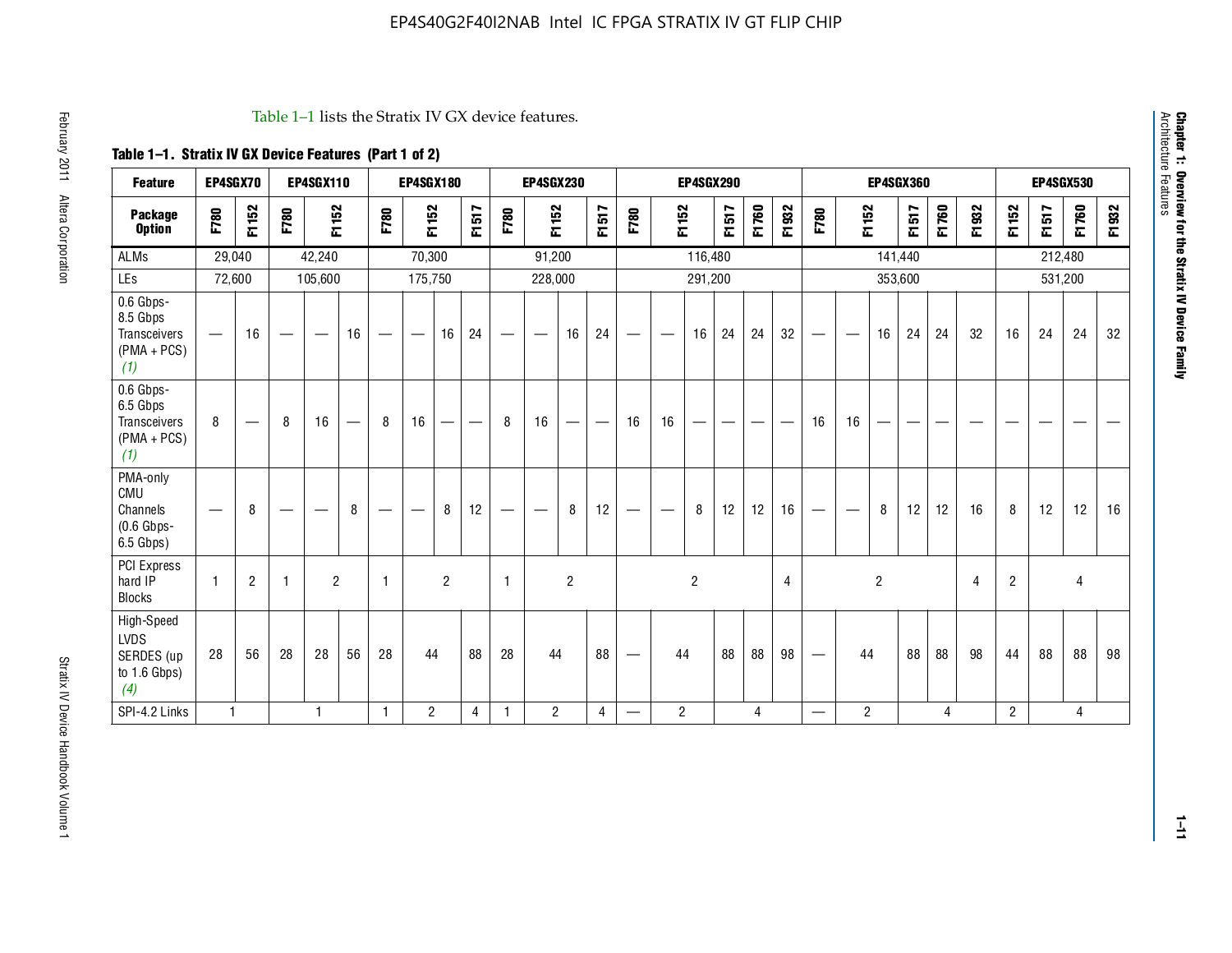**Table 1–1. Stratix IV GX Device Features (Part 2 of 2)**

| <b>Feature</b>                                                                                                                                                                                                                                                                                                                                                                                                                                                                      | EP4SGX70                    |                        |                             | EP4SGX110                   |                        |                             | EP4SGX180                           |                      |                        |                             | <b>EP4SGX230</b>            |                        |                        |                    |                             | <b>EP4SGX290</b>       |                        |                        |                        |                       |                             | <b>EP4SGX360</b>       |                        |                        |                        |                        | <b>EP4SGX530</b>       |                        |                        |
|-------------------------------------------------------------------------------------------------------------------------------------------------------------------------------------------------------------------------------------------------------------------------------------------------------------------------------------------------------------------------------------------------------------------------------------------------------------------------------------|-----------------------------|------------------------|-----------------------------|-----------------------------|------------------------|-----------------------------|-------------------------------------|----------------------|------------------------|-----------------------------|-----------------------------|------------------------|------------------------|--------------------|-----------------------------|------------------------|------------------------|------------------------|------------------------|-----------------------|-----------------------------|------------------------|------------------------|------------------------|------------------------|------------------------|------------------------|------------------------|------------------------|
| <b>Package</b><br><b>Option</b>                                                                                                                                                                                                                                                                                                                                                                                                                                                     | F780                        | F1152                  | F780                        | F1152                       |                        | F780                        | F1152                               |                      | F1517                  | F780                        | F1152                       |                        | F1517                  | F780               | F1152                       |                        | F1517                  | F1760                  | F1932                  | F780                  | F1152                       |                        | F1517                  | F1760                  | F1932                  | F1152                  | F1517                  | F1760                  | F1932                  |
| M9K Blocks<br>$(256 \times$<br>36 bits)                                                                                                                                                                                                                                                                                                                                                                                                                                             | 462                         |                        |                             | 660                         |                        |                             | 950                                 |                      |                        |                             | 1,235                       |                        |                        |                    |                             | 936                    |                        |                        |                        |                       |                             | 1,248                  |                        |                        |                        |                        |                        | 1,280                  |                        |
| M144K<br><b>Blocks</b><br>$(2048 \times$<br>72 bits)                                                                                                                                                                                                                                                                                                                                                                                                                                | 16                          |                        |                             | 16                          |                        |                             | 20                                  |                      |                        |                             | 22                          |                        |                        |                    |                             | 36                     |                        |                        |                        |                       |                             | 48                     |                        |                        |                        |                        | 64                     |                        |                        |
| <b>Total Memory</b><br>(MLAB+M9K<br>$+M144K)$<br>Kbits                                                                                                                                                                                                                                                                                                                                                                                                                              | 7,370                       |                        |                             | 9,564                       |                        |                             | 13.627                              |                      |                        |                             | 17,133                      |                        |                        |                    |                             | 17,248                 |                        |                        |                        |                       |                             | 22,564                 |                        |                        |                        |                        |                        | 27,376                 |                        |
| Embedded<br>Multipliers<br>$18 \times 18$ (2)                                                                                                                                                                                                                                                                                                                                                                                                                                       | 384                         |                        |                             | 512                         |                        |                             | 920                                 |                      |                        |                             | 1,288                       |                        |                        |                    |                             | 832                    |                        |                        |                        |                       |                             | 1,040                  |                        |                        | 1,02<br>4              |                        |                        | 1,024                  |                        |
| PLLs                                                                                                                                                                                                                                                                                                                                                                                                                                                                                | 3                           | $\overline{4}$         | 3                           | $\overline{4}$              |                        | 3                           | 6                                   |                      | 8                      | 3                           | 6                           |                        | 8                      | 4                  | 6                           |                        | 8                      | 12                     | 12                     | 4                     | 6                           |                        | 8                      | 12                     | 12                     | 6                      | 8                      | 12                     | 12                     |
| User I/Os $(3)$                                                                                                                                                                                                                                                                                                                                                                                                                                                                     | 372                         | 488                    | 372                         | 372                         | 48<br>8                | 372                         | 56<br>$\overline{4}$                | 56<br>4              | 74<br>$\overline{4}$   | 372                         | 564                         | 56<br>4                | 74<br>4                | 289                | 564                         | 56<br>$\overline{4}$   | 74<br>$\overline{4}$   | 88<br>$\mathbf{0}$     | 92<br>$\mathbf{0}$     | 289                   | 564                         | 56<br>4                | 74<br>$\overline{4}$   | 88<br>$\Omega$         | 920                    | 564                    | 744                    | 880                    | 920                    |
| Speed Grade<br>(fastest to<br>slowest) $(5)$                                                                                                                                                                                                                                                                                                                                                                                                                                        | $-2\times$<br>$-3,$<br>$-4$ | $-2,$<br>$-3,$<br>$-4$ | $-2\times$<br>$-3,$<br>$-4$ | $-2\times$<br>$-3,$<br>$-4$ | $-2,$<br>$-3,$<br>$-4$ | $-2\times$<br>$-3,$<br>$-4$ | $-2$<br>$\times$ ,<br>$-3,$<br>$-4$ | $-2$<br>$-3$<br>$-4$ | $-2,$<br>$-3,$<br>$-4$ | $-2\times$<br>$-3,$<br>$-4$ | $-2\times$<br>$-3,$<br>$-4$ | $-2,$<br>$-3,$<br>$-4$ | $-2,$<br>$-3,$<br>$-4$ | -2∝<br>$-3,$<br>-4 | $-2\times$<br>$-3,$<br>$-4$ | $-2,$<br>$-3,$<br>$-4$ | $-2,$<br>$-3,$<br>$-4$ | $-2,$<br>$-3,$<br>$-4$ | $-2,$<br>$-3,$<br>$-4$ | $-2$<br>$-3,$<br>$-4$ | $-2\times$<br>$-3,$<br>$-4$ | $-2,$<br>$-3,$<br>$-4$ | $-2,$<br>$-3,$<br>$-4$ | $-2,$<br>$-3,$<br>$-4$ | $-2,$<br>$-3,$<br>$-4$ | $-2,$<br>$-3,$<br>$-4$ | $-2,$<br>$-3,$<br>$-4$ | $-2,$<br>$-3,$<br>$-4$ | $-2,$<br>$-3,$<br>$-4$ |
| Notes to Table 1-1:                                                                                                                                                                                                                                                                                                                                                                                                                                                                 |                             |                        |                             |                             |                        |                             |                                     |                      |                        |                             |                             |                        |                        |                    |                             |                        |                        |                        |                        |                       |                             |                        |                        |                        |                        |                        |                        |                        |                        |
| (1) The total number of transceivers is divided equally between the left and right side of each device, except for the devices in the F780 package. These devices have eight transceiver channels located only<br>on the right side of the device.<br>Four multiplier adder mode.<br>(2)                                                                                                                                                                                            |                             |                        |                             |                             |                        |                             |                                     |                      |                        |                             |                             |                        |                        |                    |                             |                        |                        |                        |                        |                       |                             |                        |                        |                        |                        |                        |                        |                        |                        |
| The user I/Os count from pin-out files includes all general purpose I/O, dedicated clock pins, and dual purpose configuration pins. Transceiver pins and dedicated configuration pins are not included in<br>(3)<br>the pin count.                                                                                                                                                                                                                                                  |                             |                        |                             |                             |                        |                             |                                     |                      |                        |                             |                             |                        |                        |                    |                             |                        |                        |                        |                        |                       |                             |                        |                        |                        |                        |                        |                        |                        |                        |
| Total pairs of high-speed LVDS SERDES take the lowest channel count of $R_x/T_x$ .<br>(4)                                                                                                                                                                                                                                                                                                                                                                                           |                             |                        |                             |                             |                        |                             |                                     |                      |                        |                             |                             |                        |                        |                    |                             |                        |                        |                        |                        |                       |                             |                        |                        |                        |                        |                        |                        |                        |                        |
| The difference between the Stratix IV GX devices in the -2 and -2x speed grades is the number of available transceiver channels. The -2 device allows you to use the transceiver CMU blocks as transceiver<br>(5)<br>channels. The -2x device does NOT allow you to use the CMU blocks as transceiver channels. In addition to the reduction of available transceiver channels in the Stratix IV GX -2x device, the data rates<br>in the $-2\times$ device are limited to 6.5 Gbps. |                             |                        |                             |                             |                        |                             |                                     |                      |                        |                             |                             |                        |                        |                    |                             |                        |                        |                        |                        |                       |                             |                        |                        |                        |                        |                        |                        |                        |                        |

#### **Notes to Table 1–1:**

- (1) The total number of transceivers is divided equally between the left and right side of each device, except for the devices in the F780 package. These devices have eight transceiver channels located only on the right side of the device.
- (2) Four multiplier adder mode.
- (3) The user I/Os count from pin-out files includes all general purpose I/O, dedicated clock pins, and dual purpose configuration pins. Transceiver pins and dedicated configuration pins are not included in the pin count.
- (4) Total pairs of high-speed LVDS SERDES take the lowest channel count of  $R_X/T_X$ .
- (5) The difference between the Stratix IV GX devices in the –2 and –2× speed grades is the number of available transceiver channels. The –2 device allows you to use the transceiver CMU blocks as transceiver channels. The –2× device does NOT allow you to use the CMU blocks as transceiver channels. In addition to the reduction of available transceiver channels in the Stratix IV GX –2x device, the data rates in the  $-2\times$  device are limited to 6.5 Gbps.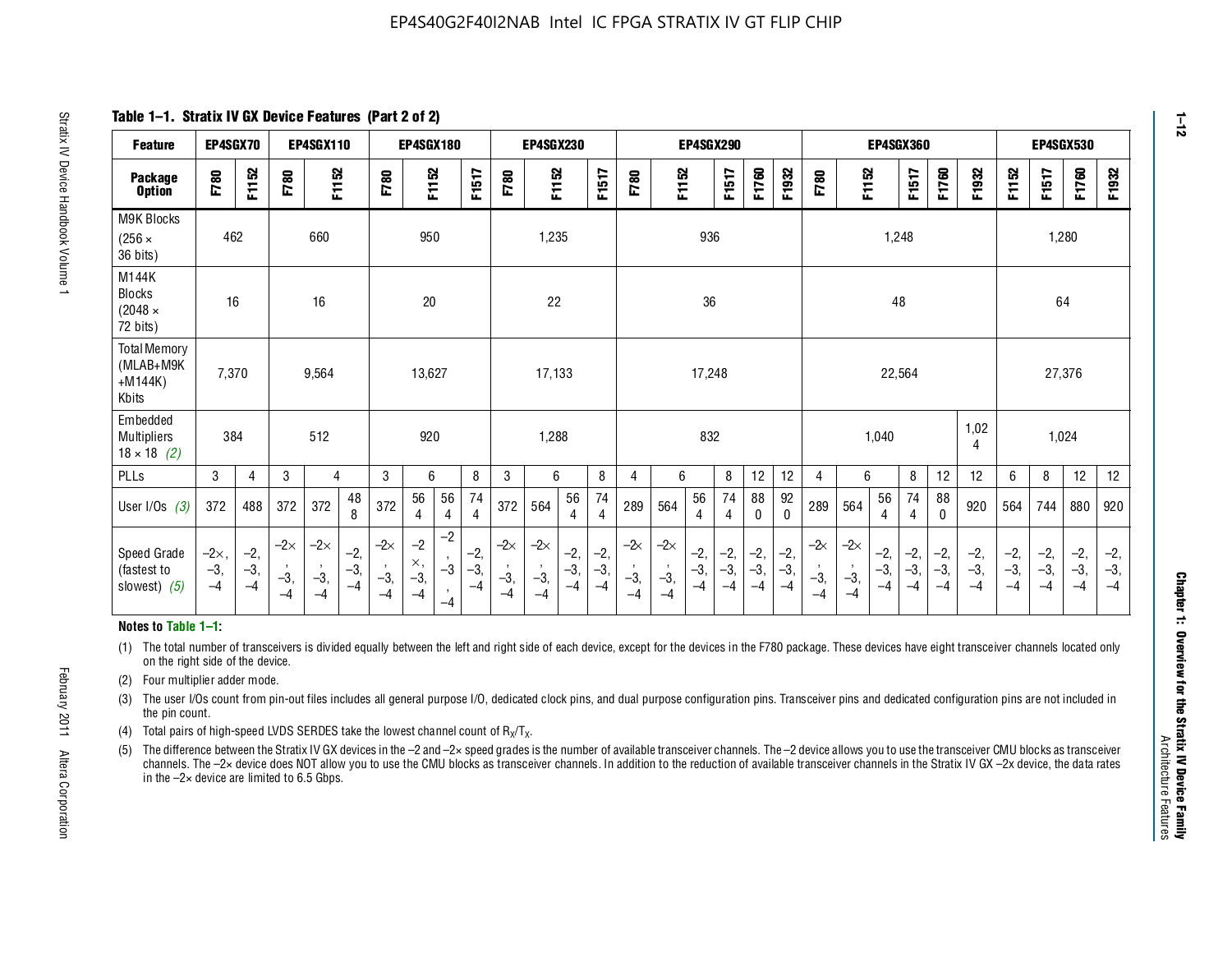#### **Table 1–2. Stratix IV GX Device Package Options** *(Note 1)*

|               | Table 1–2 lists the Stratix IV GX device package options.<br>Architecture                                                                                                                                                                                                                                                                                                         |                  |            |      |             |             |            |      |             |  |  |  |  |  |  |
|---------------|-----------------------------------------------------------------------------------------------------------------------------------------------------------------------------------------------------------------------------------------------------------------------------------------------------------------------------------------------------------------------------------|------------------|------------|------|-------------|-------------|------------|------|-------------|--|--|--|--|--|--|
|               | Table 1–2. Stratix IV GX Device Package Options <i>(Note 1)</i>                                                                                                                                                                                                                                                                                                                   |                  |            |      |             |             |            |      |             |  |  |  |  |  |  |
| <b>Device</b> | Features<br>F1932<br>F1517<br>F1760<br><b>F1152</b><br>F1152<br><b>F780</b><br>$(35 \text{ mm} \times 35 \text{ mm})$<br>$(42.5 \text{ mm} \times 42.5 \text{ mm})$<br>$(40 \text{ mm} \times 40 \text{ mm})$<br>$(45 \text{ mm} \times 45 \text{ mm})$<br>(29 mm $\times$ 29 mm) (5)<br>$(35 \text{ mm} \times 35 \text{ mm})$ $(4)$ , $(6)$<br>$(4)$ , <b>(6)</b><br>(6)<br>(b) |                  |            |      |             |             |            |      |             |  |  |  |  |  |  |
| EP4SGX70      |                                                                                                                                                                                                                                                                                                                                                                                   | DF29             |            |      | <b>HF35</b> |             |            |      |             |  |  |  |  |  |  |
| EP4SGX110     |                                                                                                                                                                                                                                                                                                                                                                                   | <b>DF29</b>      |            | FF35 | HFS5        |             |            |      |             |  |  |  |  |  |  |
| EP4SGX180     |                                                                                                                                                                                                                                                                                                                                                                                   | DF29             |            | FF35 |             | <b>HF35</b> | KF40       |      |             |  |  |  |  |  |  |
| EP4SGX230     |                                                                                                                                                                                                                                                                                                                                                                                   | DF <sub>29</sub> |            | FF35 |             | <b>HF35</b> | KF40       |      |             |  |  |  |  |  |  |
| EP4SGX290     |                                                                                                                                                                                                                                                                                                                                                                                   |                  | FH29 $(2)$ | FF35 |             | <b>HF35</b> | KF40       | KF43 | <b>NF45</b> |  |  |  |  |  |  |
| EP4SGX360     |                                                                                                                                                                                                                                                                                                                                                                                   |                  | $FH29$ (2) | FF35 |             | <b>HF35</b> | KF40       | KF43 | <b>NF45</b> |  |  |  |  |  |  |
| EP4SGX530     |                                                                                                                                                                                                                                                                                                                                                                                   |                  |            |      |             | HH35 (3)    | KH40 $(3)$ | KF43 | <b>NF45</b> |  |  |  |  |  |  |

#### **Notes to Table 1–2:**

(1) Device packages in the same column and marked under the same arrow sign have vertical migration capability.

(2) The 780-pin EP4SGX290 and EP4SGX360 devices are available only in 33 mm × 33 mm Hybrid flip chip package.

(3) The 1152-pin and 1517-pin EP4SGX530 devices are available only in 42.5 mm  $\times$  42.5 mm Hybrid flip chip packages.

(4) When migrating between hybrid and flip chip packages, there is an additional keep-out area. For more information, refer to the *[Package Information Datasheet for Altera Devices](http://www.altera.com/literature/ds/dspkg.pdf)*.

(5) Devices listed in this column are available in  $-2\times$ ,  $-3$ , and  $-4$  speed grades. These devices do not have on-package decoupling capacitors.

(6) Devices listed in this column are available in –2, –3, and –4 speed grades. These devices have on-package decoupling capacitors. For more information about on-package decoupling capacitor value in each device, refer to Table 1–3.

 $I \otimes$  On-package decoupling reduces the need for on-board or PCB decoupling capacitors by satisfying the transient current requirements at higher frequencies. The *[Power Delivery Network](http://www.altera.com/literature/ug/pdn_tool_stxiv.zip)* design tool for Stratix IV devices accounts for the on-package decoupling and reflects the reduced requirements for PCB decoupling capacitors.

**Chapter 1: Overview for the Stratix IV Device Family**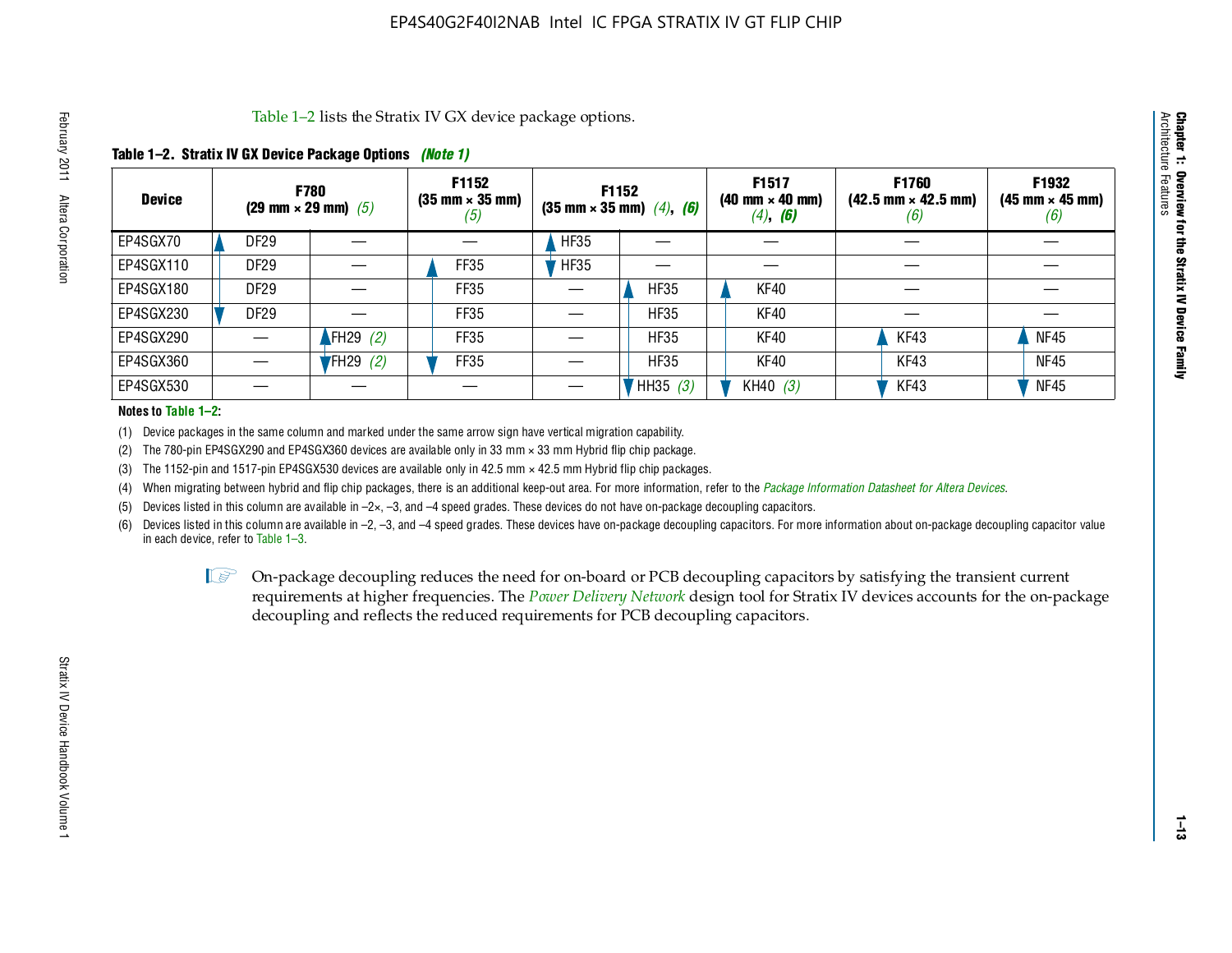| <b>Ordering Information</b> |                     | <b>V<sub>cc</sub></b>             | $V_{CGI0}$           | V <sub>CCL GXB</sub>         | $V_{\text{CCA}\_\text{L/R}}$ | $V_{CCT}$ and $V_{CCR}$ (Shared)                 |
|-----------------------------|---------------------|-----------------------------------|----------------------|------------------------------|------------------------------|--------------------------------------------------|
| EP4SGX70                    | <b>HF35</b>         | $2\times$ 1uF + 2 $\times$ 470nF  | 10nF per bank $(2)$  | 100nF per transceiver block  | 100 <sub>nF</sub>            | $1 \times 470$ nF + $1 \times 47$ nF per side    |
| EP4SGX110                   | <b>HF35</b>         | $2\times 1$ uF + $2\times 470$ nF | 10nF per bank $(2)$  | 100nF per transceiver block  | 100 <sub>nF</sub>            | $1 \times 470$ nF + $1 \times 47$ nF per side    |
| EP4SGX180                   | <b>HF35</b>         | $2\times 1$ uF + $2\times 470$ nF | 10nF per bank $(2)$  | 100nF per transceiver block  | 100nF                        | $1 \times 470$ nF + $1 \times 47$ nF per side    |
|                             | KF40                |                                   |                      |                              |                              |                                                  |
| EP4SGX230                   | <b>HF35</b><br>KF40 | $2\times1$ uF + $2\times470$ nF   | 10 nF per bank $(2)$ | 100 nF per transceiver block | 100 nF                       | $1 \times 470$ nF + $1 \times 47$ nF<br>per side |
|                             | <b>HF35</b>         |                                   |                      |                              |                              |                                                  |
|                             | KF40                |                                   |                      |                              |                              | $1 \times 470$ nF + $1 \times 47$ nF             |
| EP4SGX290                   | KF43                | $4\times1$ uF + $4\times470$ nF   | 10 nF per bank $(2)$ | 100 nF per transceiver block | 100nF                        | per side                                         |
|                             | NF45                |                                   |                      |                              |                              |                                                  |
|                             | <b>HF35</b>         |                                   |                      |                              |                              |                                                  |
| EP4SGX360                   | KF40                | $4\times1$ uF + $4\times470$ nF   | 10 nF per bank $(2)$ | 100 nF per transceiver block | 100 nF                       | $1 \times 470$ nF + $1 \times 47$ nF             |
|                             | KF43                |                                   |                      |                              |                              | per side                                         |
|                             | <b>NF45</b>         |                                   |                      |                              |                              |                                                  |
|                             | <b>HH35</b>         |                                   |                      |                              |                              |                                                  |
| EP4SGX530                   | <b>KH40</b>         | $4\times1$ uF + $4\times470$ nF   | 10 nF per bank $(2)$ | 100 nF per transceiver block | 100 nF                       | $1 \times 470$ nF + $1 \times 47$ nF             |
|                             | KF43                |                                   |                      |                              |                              | per side                                         |
|                             | <b>NF45</b>         |                                   |                      |                              |                              |                                                  |

#### **Notes to Table 1–3:**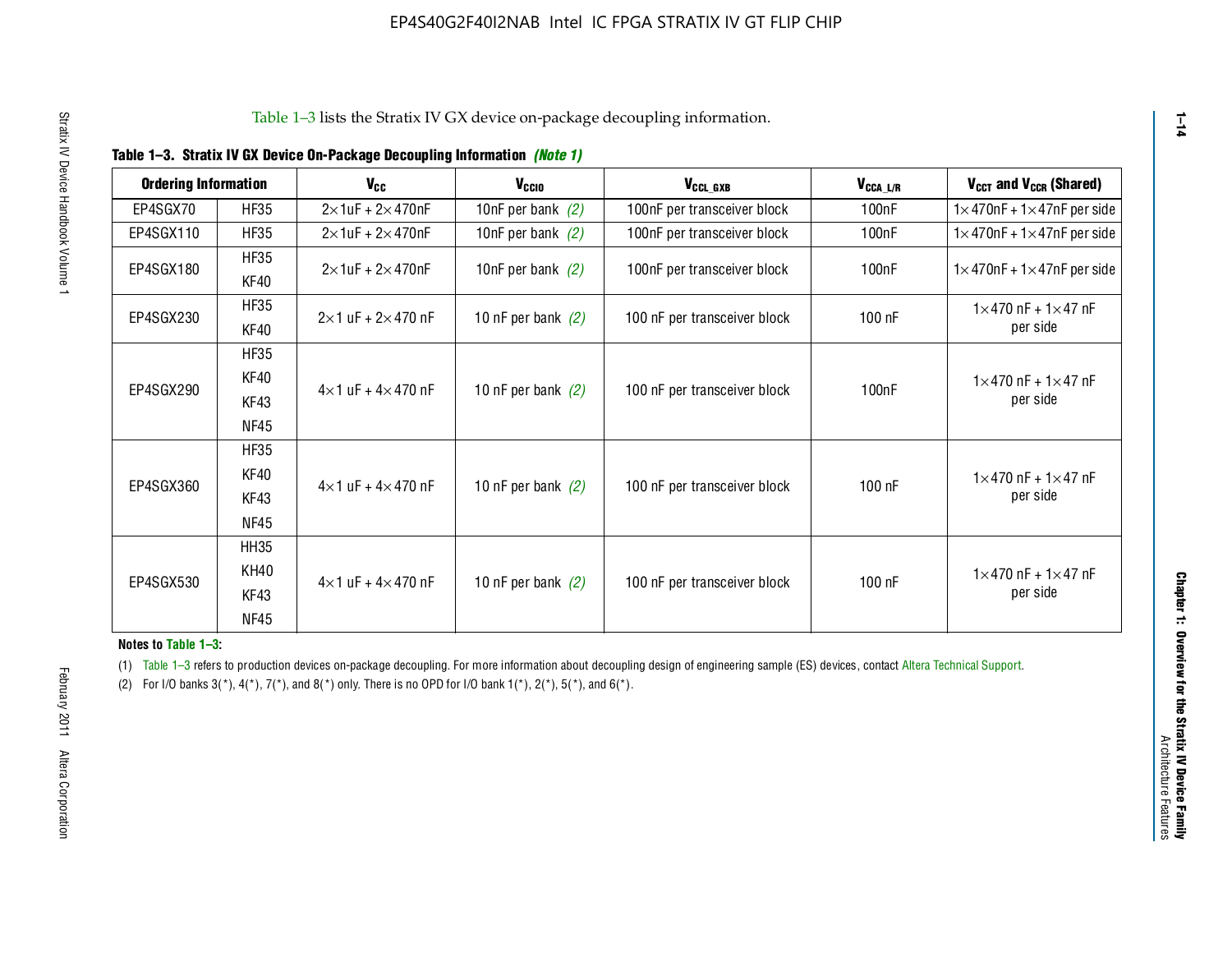#### Table 1–4 lists the Stratix IV E device features.

| <b>Feature</b>                                      | <b>EP4SE230</b> |              | <b>EP4SE360</b> |              | <b>EP4SE530</b> |              |          | <b>EP4SE820</b> |                 |  |
|-----------------------------------------------------|-----------------|--------------|-----------------|--------------|-----------------|--------------|----------|-----------------|-----------------|--|
| Package Pin Count                                   | 780             | 780          | 1152            | 1152         | 1517            | 1760         | 1152     | 1517            | 1760            |  |
| ALMs                                                | 91,200          |              | 141,440         |              | 212,480         |              |          | 325,220         |                 |  |
| LEs                                                 | 228,000         |              | 353,600         |              | 531,200         |              |          | 813,050         |                 |  |
| High-Speed LVDS<br>SERDES (up to<br>1.6 Gbps) $(1)$ | 56              | 56           | 88              | 88           | 112             | 112          | 88       | 112             | 132             |  |
| SPI-4.2 Links                                       | 3               | 3            | 4               | 4            |                 | 6            | 4        | $6\phantom{1}$  | 6               |  |
| <b>M9K Blocks</b><br>$(256 \times 36 \text{ bits})$ | 1,235           |              | 1,248           |              | 1,280           |              |          | 1610            |                 |  |
| M144K Blocks<br>$(2048 \times 72 \text{ bits})$     | 22              |              | 48              |              | 64              |              |          | 60              |                 |  |
| <b>Total Memory</b><br>$(MLAB+M9K+$<br>M144K) Kbits | 17,133          |              | 22,564          |              | 27,376          |              |          | 33,294          |                 |  |
| <b>Embedded Multipliers</b><br>$(18 \times 18)$ (2) | 1,288           |              | 1,040           |              | 1,024           |              |          | 960             |                 |  |
| PLLs                                                | 4               | 4            | 8               | 8            | 12              | 12           | 8        | 12              | 12 <sup>°</sup> |  |
| User I/Os $(3)$                                     | 488             | 488          | 744             | 744          | 976             | 976          | 744(4)   | 976 $(4)$       | 1120 $(4)$      |  |
| Speed Grade<br>(fastest to slowest)                 | $-2, -3, -4$    | $-2, -3, -4$ | $-2, -3, -4$    | $-2, -3, -4$ | $-2, -3, -4$    | $-2, -3, -4$ | $-3, -4$ | $-3, -4$        | $-3, -4$        |  |

#### **Table 1–4. Stratix IV E Device Features**

#### **Notes to Table 1–4:**

(1) The user I/O count from the pin-out files include all general purpose I/Os, dedicated clock pins, and dual purpose configuration pins. Transceiver pins and dedicated configuration pins are not included in the pin count.

(2) Four multiplier adder mode.

(3) Total pairs of high-speed LVDS SERDES take the lowest channel count of  $R_X/T_X$ .

(4) This data is preliminary.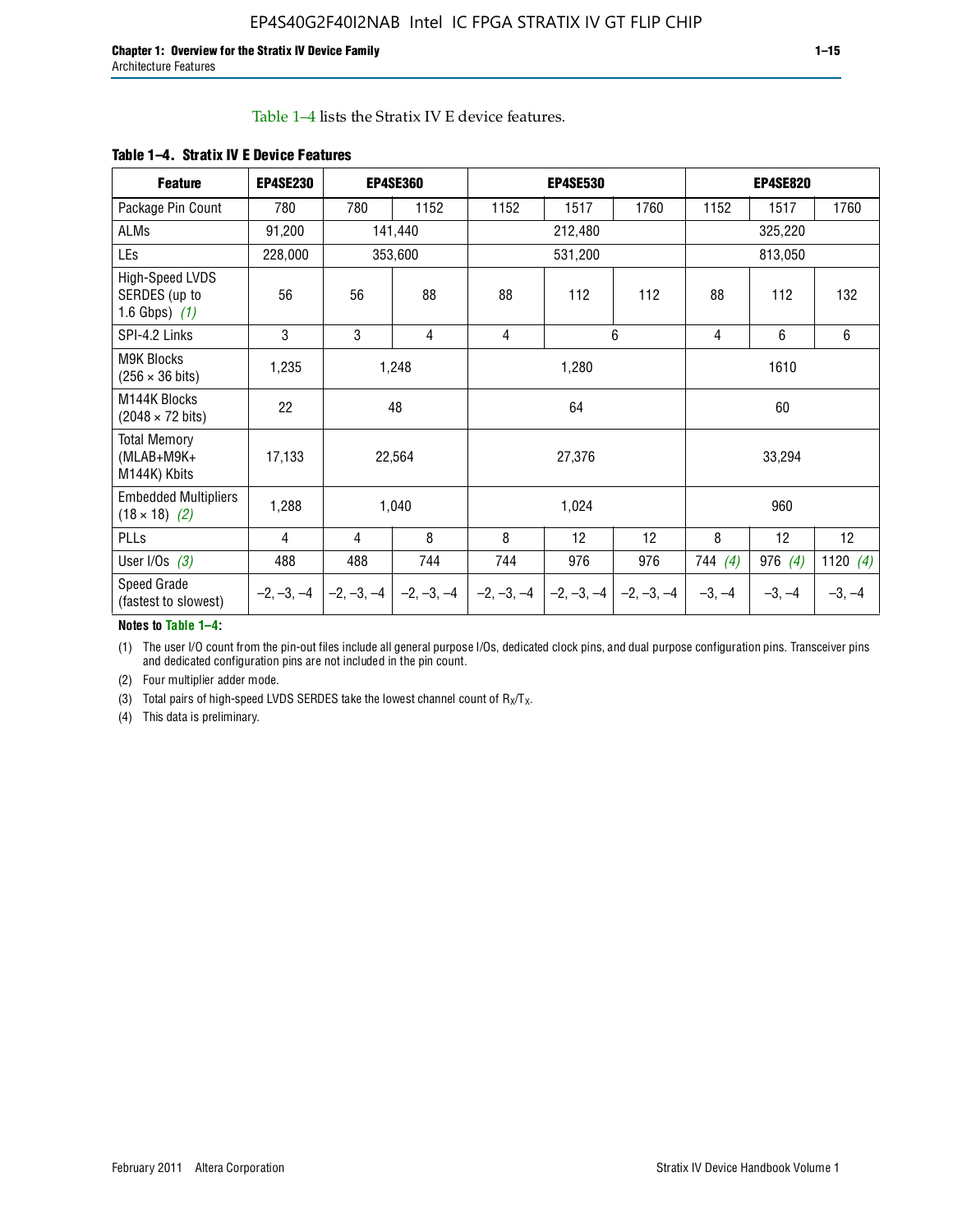Table 1–5 summarizes the Stratix IV E device package options.

| <b>Device</b> | <b>F780</b><br>$(29 \text{ mm} \times 29 \text{ mm})$ $(4)$ ,<br>$\left(5\right)$ | F1152<br>$(35 \text{ mm} \times 35 \text{ mm})$ $(4)$ , | F1517<br>(40 mm $\times$ 40 mm) (6) | F1760<br>$(42.5 \text{ mm} \times 42.5 \text{ mm})$ (6) |
|---------------|-----------------------------------------------------------------------------------|---------------------------------------------------------|-------------------------------------|---------------------------------------------------------|
| EP4SE230      | F29                                                                               |                                                         |                                     |                                                         |
| EP4SE360      | H29(2)                                                                            | F <sub>35</sub>                                         |                                     |                                                         |
| EP4SE530      |                                                                                   | H35 $(3)$                                               | H40(3)                              | F43                                                     |
| EP4SE820      |                                                                                   | H35(3)                                                  | H40(3)                              | F43                                                     |

**Table 1–5. Stratix IV E Device Package Options** *(Note 1)*

#### **Notes to Table 1–5:**

- (1) Device packages in the same column and marked under the same arrow sign have vertical migration capability.
- (2) The 780-pin EP4SE360 device is available only in the 33 mm × 33 mm Hybrid flip chip package.
- (3) The 1152-pin and 1517-pin for EP4SE530 and EP4SE820 devices are available only in the 42.5 mm × 42.5 mm Hybrid flip chip package.
- (4) When migrating between hybrid and flip chip packages, there is an additional keep-out area. For more information, refer to the *[Package](http://www.altera.com/literature/ds/dspkg.pdf)  [Information Datasheet for Altera Devices](http://www.altera.com/literature/ds/dspkg.pdf)*.
- (5) Devices listed in this column do not have on-package decoupling capacitors.
- (6) Devices listed in this column have on-package decoupling capacitors. For more information about on-package decoupling capacitor value for each device, refer to Table 1–6.

Table 1–6 lists the Stratix IV E on-package decoupling information.

|  | Table 1–6. Stratix IV E Device On-Package Decoupling Information <i>(Note 1)</i> |  |  |  |  |  |
|--|----------------------------------------------------------------------------------|--|--|--|--|--|
|--|----------------------------------------------------------------------------------|--|--|--|--|--|

|          | <b>Ordering Information</b> | <b>V<sub>cc</sub></b>               | <b>V<sub>CCIO</sub></b> |
|----------|-----------------------------|-------------------------------------|-------------------------|
| EP4SE360 | F <sub>35</sub>             | $4\times$ 1 uF + $4\times$ 470 nF   | 10 nF per bank          |
|          | H35                         |                                     |                         |
| EP4SE530 | H40                         | $4 \times 1$ uF + $4 \times 470$ nF | 10 nF per bank          |
|          | F43                         |                                     |                         |
|          | H <sub>35</sub>             |                                     |                         |
| EP4SE820 | H40                         | $4 \times 1$ uF + $4 \times 470$ nF | 10 nF per bank          |
|          | F43                         |                                     |                         |

**Note to Table 1–6:**

(1) Table 1–6 refers to production devices on-package decoupling. For more information about decoupling design of engineering sample (ES) devices, contact [Altera Technical Support.](http://mysupport.altera.com/eservice/login.asp)

Table 1–7 lists the Stratix IV GT device features.

| <b>Feature</b>                       | <b>EP4S40G2</b> | <b>EP4S40G5</b> | <b>EP4S100G2</b> | <b>EP4S100G3</b> | <b>EP4S100G4</b> | <b>EP4S100G5</b> |         |
|--------------------------------------|-----------------|-----------------|------------------|------------------|------------------|------------------|---------|
| Package Pin Count                    | 1517            | 1517            | 1517             | 1932             | 1932             | 1517             | 1932    |
| <b>ALMs</b>                          | 91,200          | 212,480         | 91.200           | 116.480          | 141,440          | 212,480          |         |
| LEs                                  | 228,000         | 531,200         | 228,000          | 291,200          | 353,600          |                  | 531,200 |
| <b>Total Transceiver</b><br>Channels | 36              | 36              | 36               | 48               | 48               | 36               | 48      |

**Table 1–7. Stratix IV GT Device Features (Part 1 of 2)**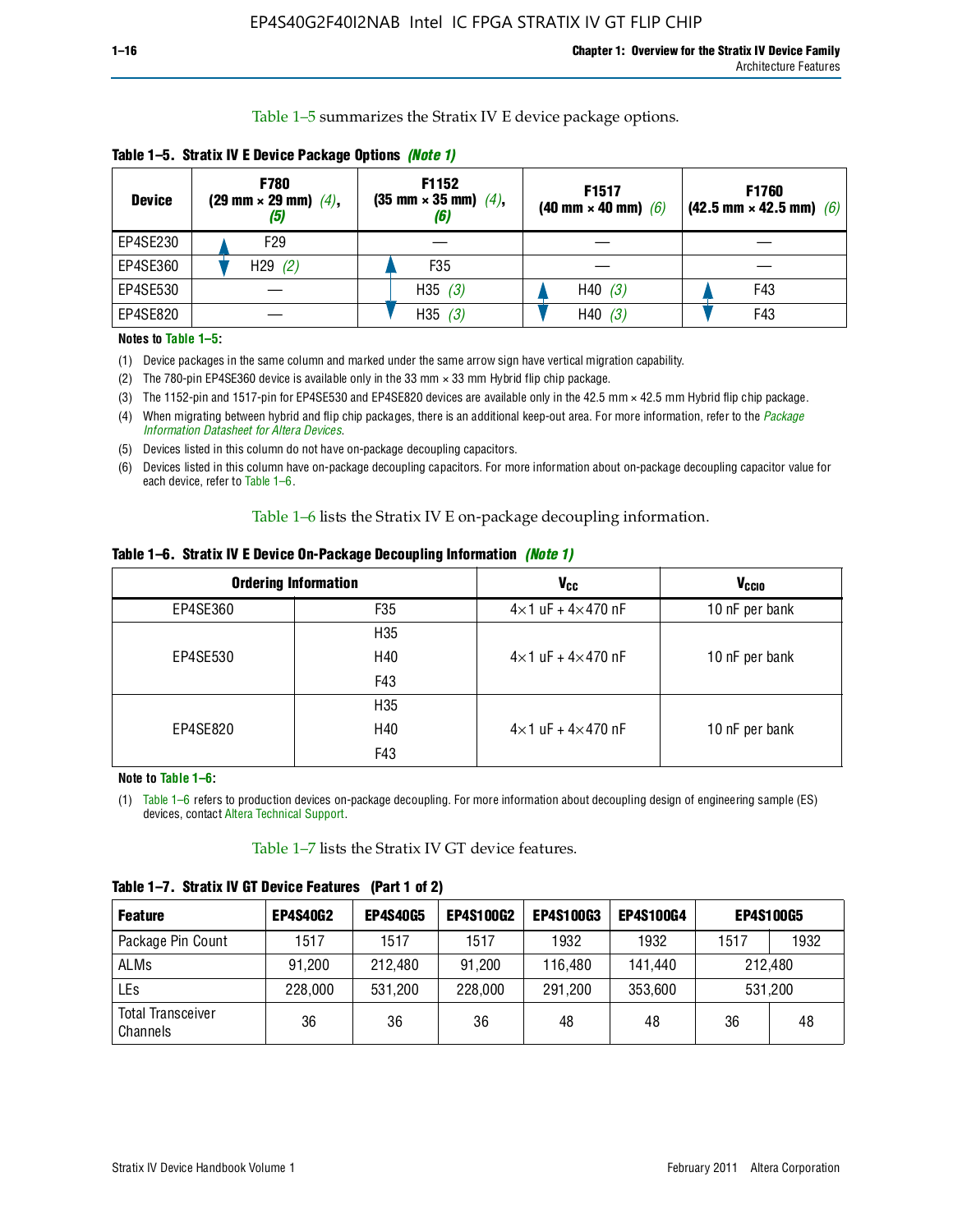#### **Table 1–7. Stratix IV GT Device Features (Part 2 of 2)**

| <b>Feature</b>                                                              | <b>EP4S40G2</b> | <b>EP4S40G5</b> | <b>EP4S100G2</b> | <b>EP4S100G3</b> | <b>EP4S100G4</b> |                           | <b>EP4S100G5</b> |
|-----------------------------------------------------------------------------|-----------------|-----------------|------------------|------------------|------------------|---------------------------|------------------|
| 10G Transceiver<br>Channels<br>(600 Mbps - 11.3 Gbps<br>with $PMA + PCS$ )  | 12              | 12              | 24               | 24               | 24               | 24                        | 32               |
| 8G Transceiver<br>Channels<br>(600 Mbps - 8.5 Gbps<br>with PMA + PCS) $(1)$ | 12              | 12              | $\mathbf 0$      | 8                | 8                | $\mathbf 0$               | $\mathbf 0$      |
| PMA-only CMU<br>Channels<br>(600 Mbps- 6.5 Gbps)                            | 12              | 12              | 12               | 16               | 16               | 12                        | 16               |
| PCIe hard IP Blocks                                                         | $\overline{2}$  | $\overline{2}$  | $\overline{2}$   | $\overline{4}$   | $\overline{4}$   | $\overline{2}$            | $\overline{4}$   |
| High-Speed LVDS<br><b>SERDES</b><br>(up to 1.6 Gbps) $(2)$                  | 46              | 46              | 46               | 47               | 47               | 46                        | 47               |
| SP1-4.2 Links                                                               | $\overline{2}$  | $\overline{2}$  | $\overline{2}$   | $\overline{2}$   | $\overline{2}$   | $\overline{2}$            | $\overline{2}$   |
| <b>M9K Blocks</b><br>$(256 \times 36 \text{ bits})$                         | 1,235           | 1,280           | 1,235            | 936              | 1,248            |                           | 1,280            |
| M144K Blocks<br>$(2048 \times 72 \text{ bits})$                             | 22              | 64              | 22               | 36               | 48               |                           | 64               |
| Total Memory (MLAB +<br>M9K + M144K) Kbits                                  | 17,133          | 27,376          | 17,133           | 17,248           | 22,564           |                           | 27,376           |
| <b>Embedded Multipliers</b><br>$18 \times 18$ (3)                           | 1,288           | 1,024           | 1,288            | 832              | 1,024            |                           | 1,024            |
| PLLs                                                                        | 8               | 8               | 8                | 12               | 12               | 8                         | 12               |
| User I/Os $(4)$ , $(5)$                                                     | 654             | 654             | 654              | 781              | 781              | 654                       | 781              |
| Speed Grade<br>(fastest to slowest)                                         | $-1, -2, -3$    | $-1, -2, -3$    | $-1, -2, -3$     | $-1, -2, -3$     | $-1, -2, -3$     | $-1, -2, -3$ $-1, -2, -3$ |                  |

**Notes to Table 1–7:**

(1) You can configure all 10G transceiver channels as 8G transceiver channels. For example, the EP4S40G2F40 device has twenty-four 8G transceiver channels and the EP4S100G5F45 device has thirty-two 8G transceiver channels.

(2) Total pairs of high-speed LVDS SERDES take the lowest channel count of  $R_X/T_X$ .

(3) Four multiplier adder mode.

(4) The user I/O count from the pin-out files include all general purpose I/Os, dedicated clock pins, and dual purpose configuration pins. Transceiver pins and dedicated configuration pins are not included in the pin count.

(5) This data is preliminary.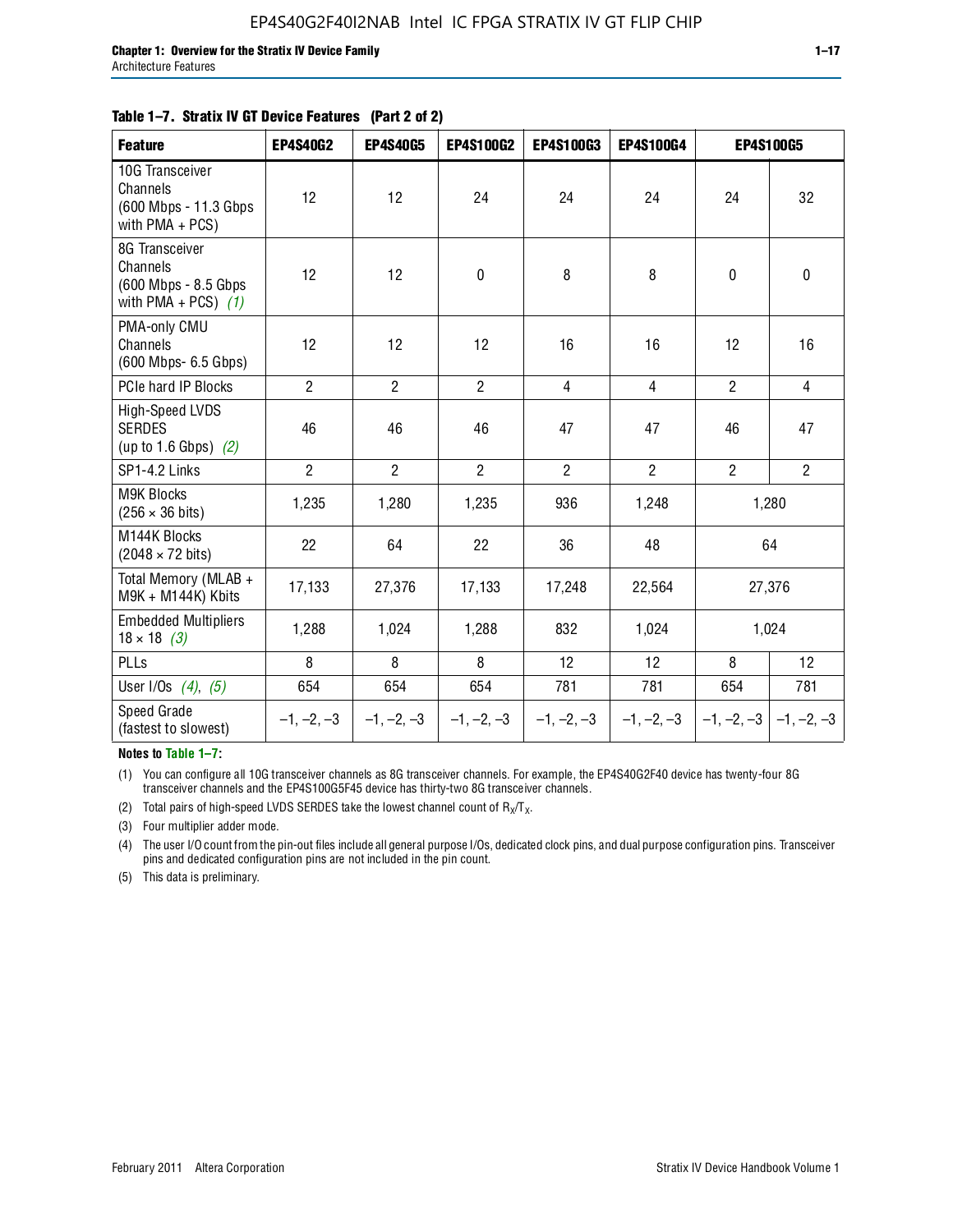Table 1–8 lists the resource counts for the Stratix IV GT devices.

| <b>Device</b>                      | <b>1517 Pin</b><br>$(40 \text{ mm} \times 40 \text{ mm})$ (3) | 1932 Pin<br>(45 mm × 45 mm) |
|------------------------------------|---------------------------------------------------------------|-----------------------------|
| <b>Stratix IV GT 40 G Devices</b>  |                                                               |                             |
| EP4S40G2                           | F40                                                           |                             |
| EP4S40G5                           | H40 $(4)$ , $(5)$                                             |                             |
| <b>Stratix IV GT 100 G Devices</b> |                                                               |                             |
| EP4S100G2                          | F40                                                           |                             |
| EP4S100G3                          |                                                               | F45                         |
| EP4S100G4                          |                                                               | F45                         |
| EP4S100G5                          | H40<br>(5)                                                    | F45                         |

**Table 1–8. Stratix IV GT Device Package Options** *(Note 1)***,** *(2)*

#### **Notes to Table 1–8:**

(1) This table represents pin compatability; however, it does not include hard IP block placement compatability.

- (2) Devices under the same arrow sign have vertical migration capability.
- (3) When migrating between hybrid and flip chip packages, there is an additional keep-out area. For more information, refer to the *[Altera Device Package Information Data Sheet](http://www.altera.com/literature/ds/dspkg.pdf)*.
- (4) EP4S40G5 and EP4S100G5 devices with 1517 pin-count are only available in 42.5-mm × 42.5-mm Hybrid flip chip packages.
- (5) If you are using the hard IP block, migration is not possible.

Table 1–9 lists the Stratix IV GT on-package decoupling information.

**Table 1–9. Stratix IV GT Device On-Package Decoupling Information** *(Note 1)*

| <b>Ordering</b><br><b>Information</b> | V <sub>CC</sub>                 | V <sub>CCIO</sub>                             | V <sub>CCL GXB</sub>            | V <sub>CCA_L/R</sub> | V <sub>CCT L/R</sub> | V <sub>CCR_L/R</sub> |
|---------------------------------------|---------------------------------|-----------------------------------------------|---------------------------------|----------------------|----------------------|----------------------|
| EP4S40G2F40                           |                                 | $2 \times 1$ uF+2×470 nF   10 nF per bank (2) | $100$ nF per                    | 100 nF               | $100$ nF             | $100$ nF             |
| EP4S100G2F40                          |                                 |                                               | transceiver block               |                      |                      |                      |
| EP4S100G3F45                          |                                 |                                               |                                 |                      |                      |                      |
| EP4S100G4F45                          |                                 |                                               |                                 |                      |                      |                      |
| EP4S40G5H40                           | $4\times1$ uF+4 $\times$ 470 nF | 10 nF per bank $(2)$                          | 100 nF per<br>transceiver block | 100 nF               | $100$ nF             | $100$ nF             |
| EP4S100G5H40                          |                                 |                                               |                                 |                      |                      |                      |
| EP4S100G5F45                          |                                 |                                               |                                 |                      |                      |                      |

**Notes to Table 1–9:**

(1) Table 1–9 refers to production devices on-package decoupling. For more information about decoupling design of engineering sample (ES) devices, contact [Altera Technical Support.](http://mysupport.altera.com/eservice/login.asp)

(2) For I/O banks  $3(*)$ ,  $4(*)$ ,  $7(*)$ , and  $8(*)$  only. There is no OPD for I/O bank  $1(*)$ ,  $2(*)$ ,  $5(*)$ , and  $6(*)$ .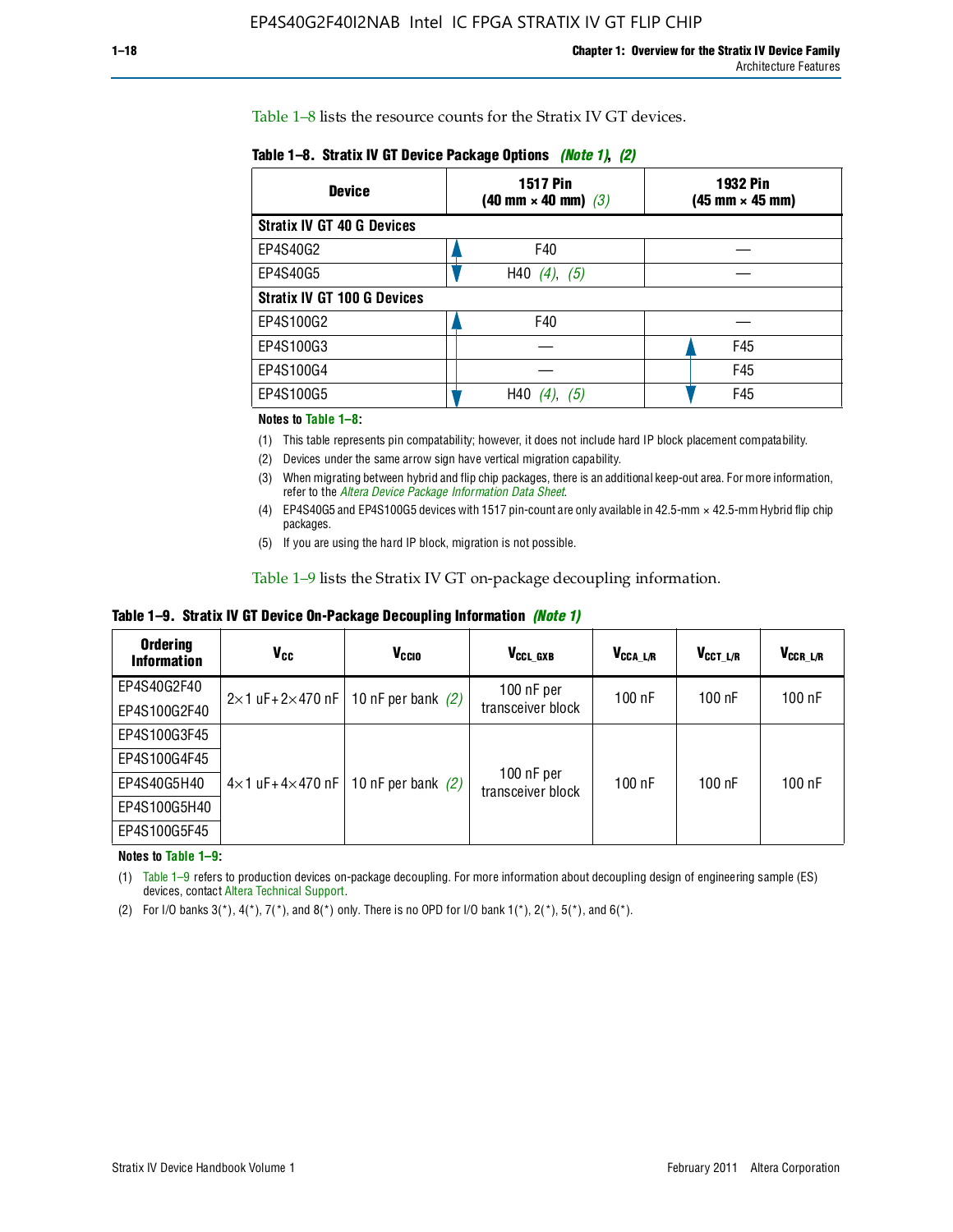### **Integrated Software Platform**

The Quartus II software provides an integrated environment for HDL and schematic design entry, compilation and logic synthesis, full simulation and advanced timing analysis, SignalTap II Logic Analyzer, and device configuration of Stratix IV designs. The Quartus II software provides the MegaWizard™ Plug-In Manager user interface to generate different functional blocks, such as memory, PLL, and digital signal processing logic. For transceivers, the Quartus II software provides the ALTGX MegaWizard Plug-In Manager interface that guides you through configuration of the transceiver based on your application requirements.

The Stratix IV GX and GT transceivers allow you to implement low-power and reliable high-speed serial interface applications with its fully reconfigurable hardware, optimal signal integrity, and integrated Quartus II software platform.

For more information about the [Quartus II](http://www.altera.com/literature/lit-qts.jsp) software features, refer to the *Quartus II [Handbook](http://www.altera.com/literature/lit-qts.jsp)*.

### **Ordering Information**

This section describes the Stratix IV E, GT, and GX devices ordering information. Figure 1–4 shows the ordering codes for Stratix IV GX and E devices.



#### **Figure 1–4. Stratix IV GX and E Device Packaging Ordering Information**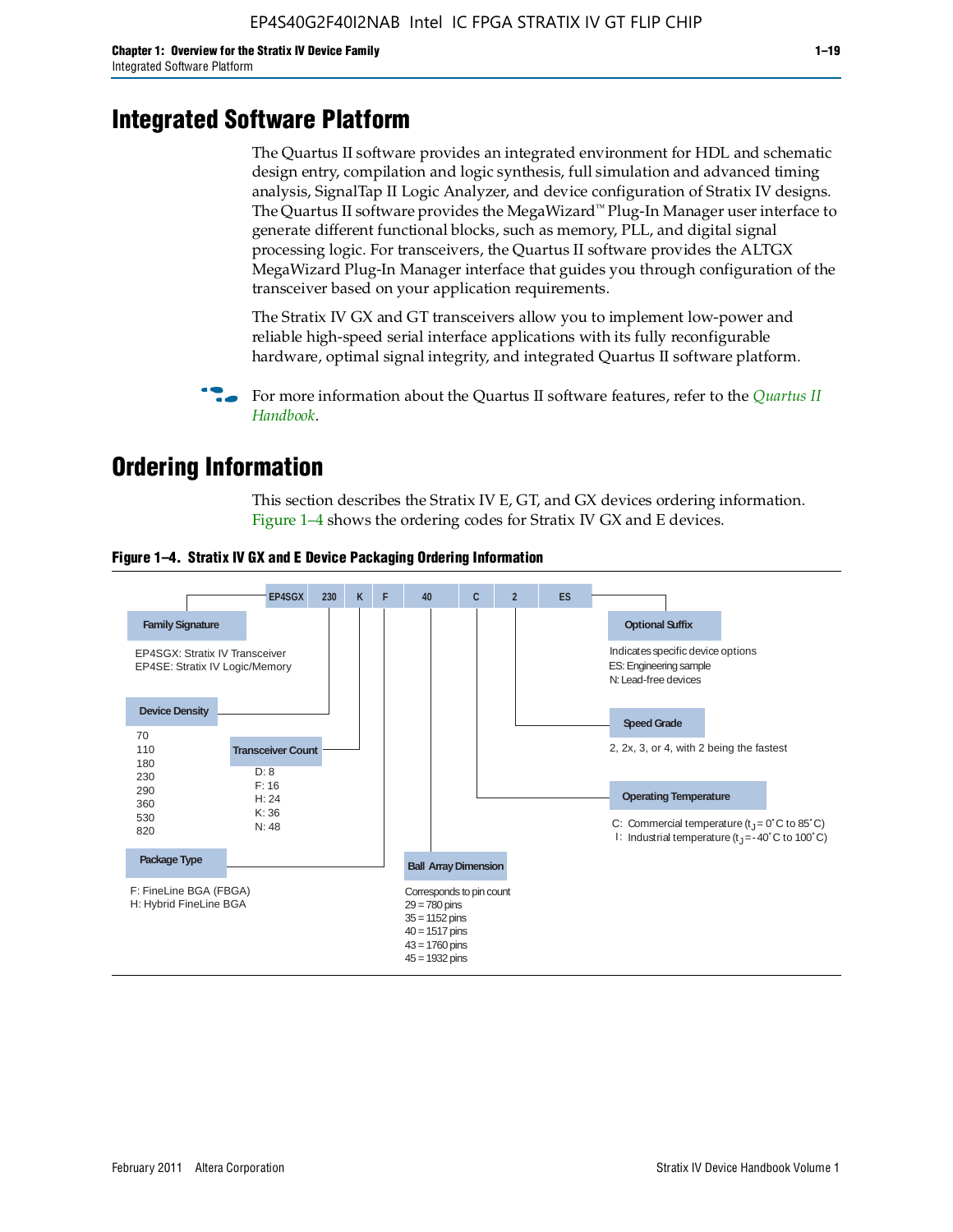Figure 1–5 shows the ordering codes for Stratix IV GT devices.





### **Document Revision History**

Table 1–10 lists the revision history for this chapter.

|  |  | Table 1–10. Document Revision History (Part 1 of 2) |  |
|--|--|-----------------------------------------------------|--|
|--|--|-----------------------------------------------------|--|

| <b>Date</b>   | <b>Version</b> | <b>Changes</b>                                                                                                                                                                                                                                                                  |
|---------------|----------------|---------------------------------------------------------------------------------------------------------------------------------------------------------------------------------------------------------------------------------------------------------------------------------|
| February 2011 | 3.2            | ■ Updated Table $1-7$ and Table $1-8$ .                                                                                                                                                                                                                                         |
|               |                | $\blacksquare$ Applied new template.                                                                                                                                                                                                                                            |
|               |                | Minor text edits.                                                                                                                                                                                                                                                               |
| March 2010    | 3.1            | ■ Updated Table 1–1, Table 1–2, and Table 1–7.                                                                                                                                                                                                                                  |
|               |                | ■ Updated Figure $1-3$ .                                                                                                                                                                                                                                                        |
|               |                | ■ Updated the "Stratix IV GT Devices" section.                                                                                                                                                                                                                                  |
|               |                | Added two new references to the Introduction section.                                                                                                                                                                                                                           |
|               |                | Minor text edits.                                                                                                                                                                                                                                                               |
| November 2009 | 3.0            | Updated the "Stratix IV Device Family Overview", "Feature Summary", "Stratix IV GT<br>Devices", "High-Speed Transceiver Features", "FPGA Fabric and I/O Features", "Highest<br>Aggregate Data Bandwidth", "System Integration", and "Integrated Software Platform"<br>sections. |
|               |                | $\blacksquare$ Added Table 1–3, Table 1–6, and Table 1–9.                                                                                                                                                                                                                       |
|               |                | Updated Table 1–1, Table 1–2, Table 1–4, Table 1–5, Table 1–7, and Table 1–8.                                                                                                                                                                                                   |
|               |                | Updated Figure 1–3, Figure 1–4, and Figure 1–5.                                                                                                                                                                                                                                 |
|               |                | Minor text edits.                                                                                                                                                                                                                                                               |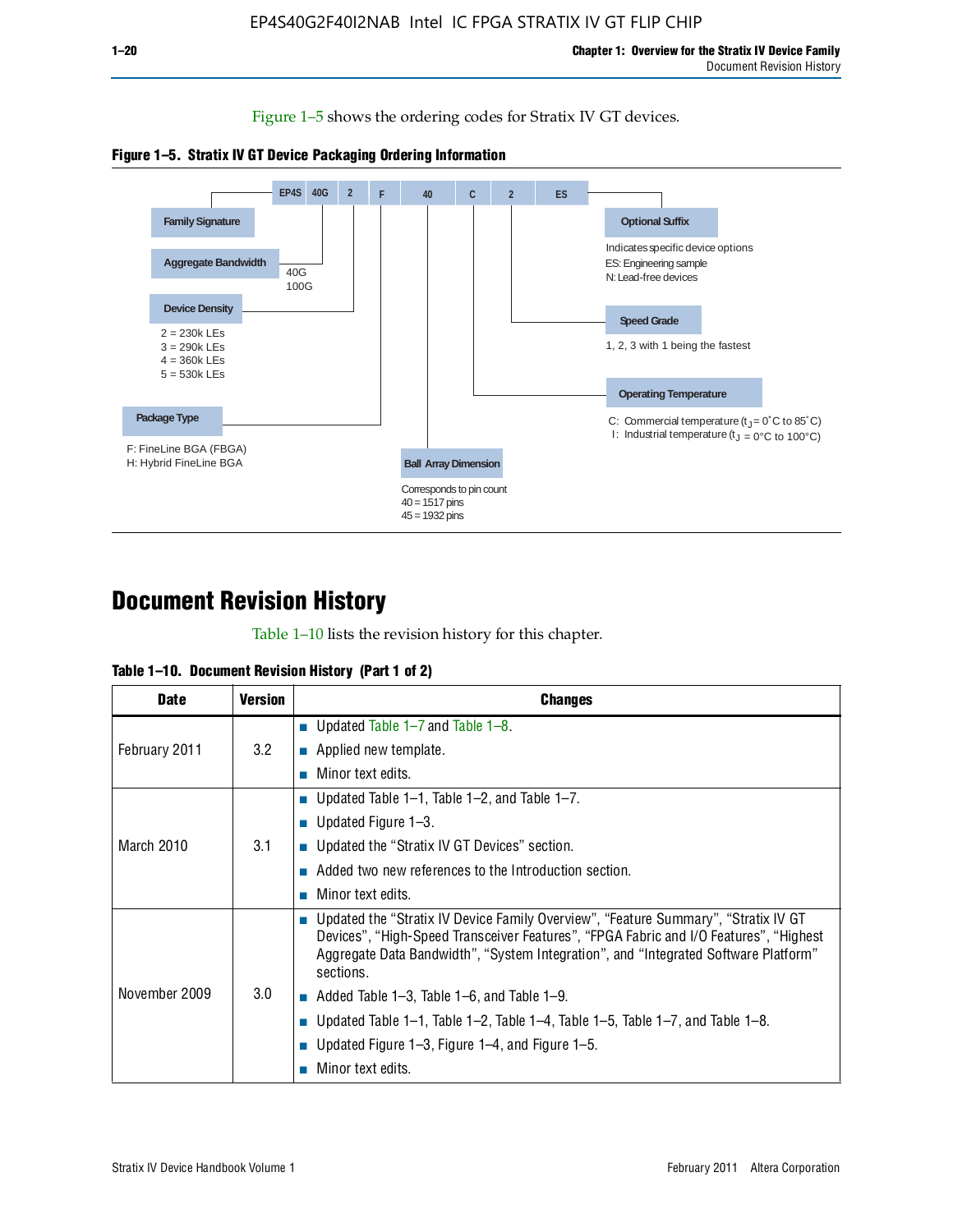| <b>Date</b>      | <b>Version</b> | <b>Changes</b>                                                                                                                                                                                                                                     |  |
|------------------|----------------|----------------------------------------------------------------------------------------------------------------------------------------------------------------------------------------------------------------------------------------------------|--|
| <b>June 2009</b> | 2.4            | $\blacksquare$ Updated Table 1-1.                                                                                                                                                                                                                  |  |
|                  |                | Minor text edits.                                                                                                                                                                                                                                  |  |
|                  | 2.3            | $\blacksquare$ Added Table 1-5, Table 1-6, and Figure 1-3.                                                                                                                                                                                         |  |
|                  |                | Updated Figure 1-5.                                                                                                                                                                                                                                |  |
| April 2009       |                | Updated Table 1–1, Table 1–2, Table 1–3, and Table 1–4.                                                                                                                                                                                            |  |
|                  |                | Updated "Introduction", "Feature Summary", "Stratix IV GX Devices", "Stratix IV GT<br>×<br>Devices", "Architecture Features", and "FPGA Fabric and I/O Features"                                                                                   |  |
| March 2009       | 2.2            | ■ Updated "Feature Summary", "Stratix IV GX Devices", "Stratix IV E Device", "Stratix IV<br>GT Devices", "Signal Integrity"                                                                                                                        |  |
|                  |                | Removed Tables 1-5 and 1-6                                                                                                                                                                                                                         |  |
|                  |                | $\blacksquare$ Updated Figure 1-4                                                                                                                                                                                                                  |  |
| March 2009       | 2.1            | ■ Updated "Introduction", "Feature Summary", "Stratix IV Device Diagnostic Features",<br>"Signal Integrity", "Clock Networks", "High-Speed Differential I/O with DPA and Soft-<br>CDR", "System Integration", and "Ordering Information" sections. |  |
|                  |                | Added "Stratix IV GT 100G Devices" and "Stratix IV GT 100G Transceiver Bandwidth"<br>sections.                                                                                                                                                     |  |
|                  |                | ■ Updated Table 1–1, Table 1–2, Table 1–3, and Table 1–4.                                                                                                                                                                                          |  |
|                  |                | $\blacksquare$ Added Table 1–5 and Table 1–6.                                                                                                                                                                                                      |  |
|                  |                | Updated Figure 1–3 and Figure 1–4.                                                                                                                                                                                                                 |  |
|                  |                | Added Figure 1-5.                                                                                                                                                                                                                                  |  |
|                  |                | Removed "Referenced Documents" section.                                                                                                                                                                                                            |  |
|                  | 2.0            | Updated "Feature Summary" on page 1-1.<br>m,                                                                                                                                                                                                       |  |
|                  |                | Updated "Stratix IV Device Diagnostic Features" on page 1-7.                                                                                                                                                                                       |  |
|                  |                | Updated "FPGA Fabric and I/O Features" on page 1-8.                                                                                                                                                                                                |  |
| November 2008    |                | Updated Table 1-1.                                                                                                                                                                                                                                 |  |
|                  |                | Updated Table 1-2.<br>×                                                                                                                                                                                                                            |  |
|                  |                | Updated "Table 1–5 shows the total number of transceivers available in the Stratix IV GT<br>Device." on page 1-15.                                                                                                                                 |  |
| <b>July 2008</b> | 1.1            | Revised "Introduction".                                                                                                                                                                                                                            |  |
| May 2008         | 1.0            | Initial release.                                                                                                                                                                                                                                   |  |